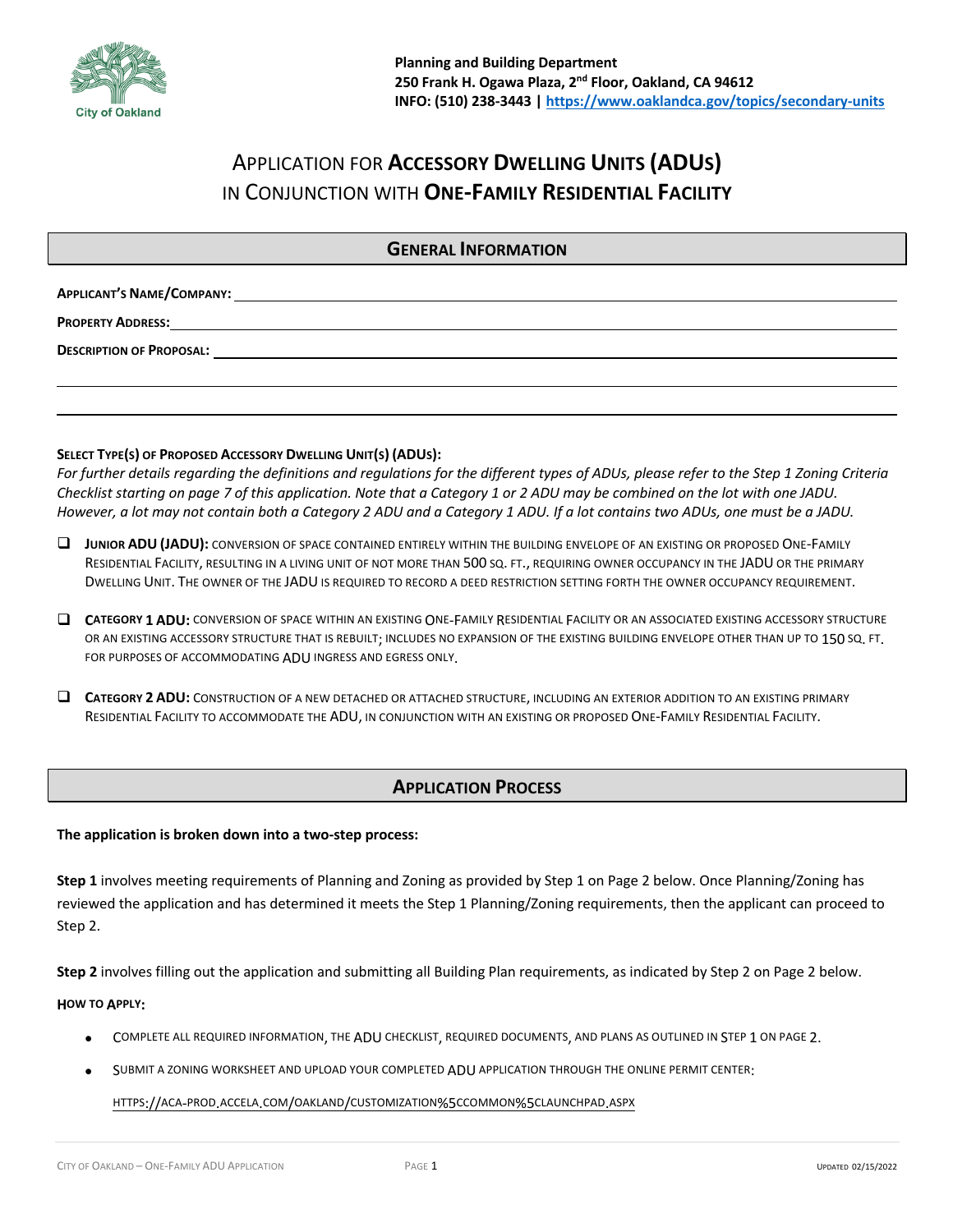# **GENERAL SUBMITTAL REQUIREMENTS CHECKLIST**

Below is a brief overview of all the plan requirements for both Step 1 and Step 2, but as stated above, Step 2 plans are only needed after Step 1 is finished. **Please submit all applications and plans electronically to:** HTTPS://ACA-PROD.ACCELA.COM/OAKLAND/CUSTOMIZATION%5CCOMMON%5CLAUNCHPAD.ASPX

### **ZONING PLAN REQUIREMENTS, STEP 1**

- $\Box$  REQUIRED FOR ALL ADUS AND/OR JADUS
	- **Q COLOR PHOTOGRAPHS OF PROPERTY & ADJACENT PROPERTIES**
	- $\Box$  PLANS

**SEE PAGES 4-5** FOR MORE DETAILED PLAN, SURVEY, AND RELATED REQUIREMENTS

**Q** LINE AND/OR TOPOGRAPHICAL SURVEY

REQUIRED ONLY FOR BUILDINGS/ADDITIONS HAVING FOOTPRINT WITHIN 3 FEET OF A PROPERTY LINE OR ON SLOPES 20% OR MORE

- $\Box$  SITE PLAN (EXISTING AND PROPOSED)
- **Q** FLOOR PLANS (EXISTING AND PROPOSED)

### $\Box$  ELEVATIONS

REQUIRED ONLY FOR NEW CONSTRUCTION PROJECTS, ADDITIONS, OR EXTERIOR ALTERATIONS

- **Q CALGREEN CHECKLIST (SEE PAGE 14)**
- **Q CREEK PROTECTION PERMIT** REQUIRED ONLY IF ANY PROPOSED CONSTRUCTION ACTIVITY IS OCCURRING ON A CREEKSIDE PROPERTY (**SEE PAGE 14**)

**Q CHECKLIST FOR ACCESSORY DWELLING UNITS SEE PAGES 7-12** FOR PROJECT REQUIREMENTS (ALL CATEGORIES)

REQUIRED ONLY FOR NEW CONSTRUCTION PROJECTS (DETACHED, ATTACHED OR EXTERIOR ALTERATIONS):

### **Q** CROSS-SECTIONS

REQUIRED ONLY FOR BUILDINGS OR ADDITIONS LOCATED ON A LOT WITH A SLOPE OF 20% OR MORE

### **Q** GRADING PLAN REQUIRED ONLY IF THE PROJECT PROPOSES ANY SITE GRADING

### **Q** TREE SURVEY

REQUIRED ONLY FOR PROJECTS THAT INVOLVE A TREE PRESERVATION/REMOVAL PERMIT (**SEE PAGES 5 & 13**)

**Q REQUIRED ONLY FOR JADU: PROPERTY TAX EVIDENCE OF** OWNER OCCUPANCY OR EVIDENCE OF DEED **RESTRICTION** 

### **BUILDING PLAN REQUIREMENTS, STEP 2**

#### **Q** PLANS

**SEE PAGES 12-13 FOR MORE DETAILED BUILDING PLANS AND DRAWING REQUIREMENTS** 

- **Q** TITLE BLOCK
- $\Box$  SCOPE OF WORK
- **Q** TITLE 24 ENERGY DOCUMENTATION
- **Q** SITE PLAN, SHOWING LOCATION OF PROPOSED NEW UTILITY METERS AS PER JOINT INFORMATIONAL BULLETIN
- $\Box$  DEMOLITION PLAN
- 
- $\Box$  FLOOR PLANS
- **Q** CONSTRUCTION SECTIONS
- $\Box$  ELEVATIONS
- $\Box$  FOUNDATION PLAN (FLOORS AND ROOF)
- $\Box$  FRAMING PLANS
- **Q STRUCTURAL DETAILS AND SECTIONS (REFERENCED** FROM PLANS)
- $\Box$  STRUCTURAL CALCULATIONS
- $\Box$  WHILE NOT REQUIRED AT APPLICATION, BOUNDARY SURVEY OR FOUNDATION FORMWORK CERTIFICATE IS REQUIRED IF STRUCTURE APPEARS TO BE WITHIN 5' FROM INTERIOR PROPERTY LINES.
- $\Box$  ZONING REVIEW STAMP

**Q CHECKLIST FOR ACCESSORY DWELLING UNITS SEE PAGES 17 - 19** FOR PROJECT REQUIREMENTS (ALL CATEGORIES)

- **Q EBMUD FIRE HYDRANT FLOW DATA REPORT IF THE** PROPOSAL INVOLVES SUBSTANTIAL REHABILITATION OF THE PRIMARY RESIDENTIAL FACILITY (VISIT EBMUD.COM/FIRE OR CALL (510) 287-1842
- $\Box$  DEED RESTRICTION (RESTRICTING SALE OF ADU OR JADU FROM THE PRIMARY LIVING UNITS AND, MEMORIALIZING THAT OWNER MUST LIVE IN EITHER THE MAIN OR JADU UNIT)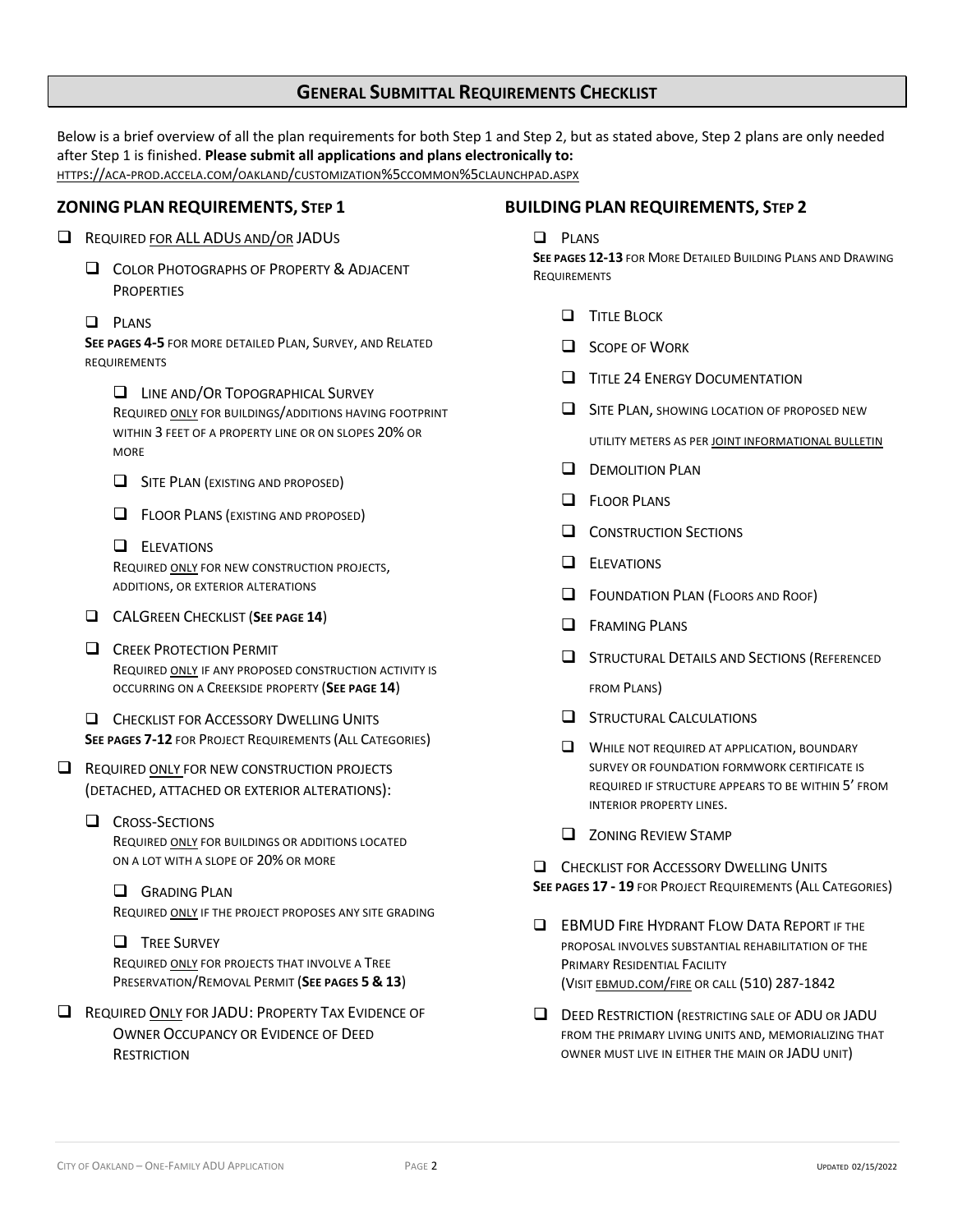# **STEP 1: PROPERTY OWNER & APPLICANT INFORMATION**

|                                                              |                                                                                   | the contract of the contract of the contract of the contract of the contract of the contract of the contract of                                                                                                                |  |  |
|--------------------------------------------------------------|-----------------------------------------------------------------------------------|--------------------------------------------------------------------------------------------------------------------------------------------------------------------------------------------------------------------------------|--|--|
| To be completed only if Applicant is not the Property Owner: |                                                                                   |                                                                                                                                                                                                                                |  |  |
|                                                              | I authorize the applicant indicated below to submit the application on my behalf. |                                                                                                                                                                                                                                |  |  |
|                                                              |                                                                                   | <b>Signature of Property Owner</b>                                                                                                                                                                                             |  |  |
|                                                              |                                                                                   |                                                                                                                                                                                                                                |  |  |
|                                                              |                                                                                   |                                                                                                                                                                                                                                |  |  |
|                                                              |                                                                                   | Zip: will be a series of the contract of the contract of the contract of the contract of the contract of the contract of the contract of the contract of the contract of the contract of the contract of the contract of the c |  |  |
|                                                              |                                                                                   |                                                                                                                                                                                                                                |  |  |

I understand that approval of this application does not constitute approval for any administrative review, Conditional Use Permit, Variance, or exception from any other City regulations that are not specifically the subject of this application. I understand further that I remain responsible for satisfying requirements of any private restrictions appurtenant to the property. I understand that the Applicant and/or Owner phone number listed above will be included on any public notice for the project.

I certify that I am the Applicant and that the information submitted with this application is true and accurate to the best of my knowledge and belief. I understand that the City is not responsible for inaccuracies in information presented, and that inaccuracies may result in the revocation of planning permits as determined by the Planning Director. I further certify that I am the Owner or purchaser (or option holder) of the property involved in this application, or the lessee or agent fully authorized by the owner to make this submission, as indicated by the owner's signature above.

I understand that statements made to me about the time it takes to review and process this application are general. I am aware that the City has attempted to request everything necessary for an accurate and complete review of my proposal; however, it may be necessary for the City to request clarifying information and/or materials after my application has been submitted and reviewed by City staff. I understand that any failure to submit the clarifying information and/or materials in a timely manner may render the application inactive and that periods of inactivity on the applicant's part do not count towards statutory time limits applicable to the processing of this application.

I understand that the proposed project and/or property may be subject to other laws, codes, regulations, guidelines, restrictions, agreements, or other requirements of other public agencies within or outside of the City of Oakland, and that the project and/or property may also be subject to requirements enforced by private parties. I am aware that the City recommends that I become fully aware of any other potential requirements before I submit this application and that I comply with all other requirements prior to commencing the proposed project.

## **I HEREBY CERTIFY, UNDER PENALTY OF PERJURY, THAT I HAVE READ THE ABOVE AND THAT ALL THE INFORMATION PROVIDED IN THIS APPLICATION IS TRUE AND CORRECT.**

**Signature of Owner or Authorized Agent Date**

Ï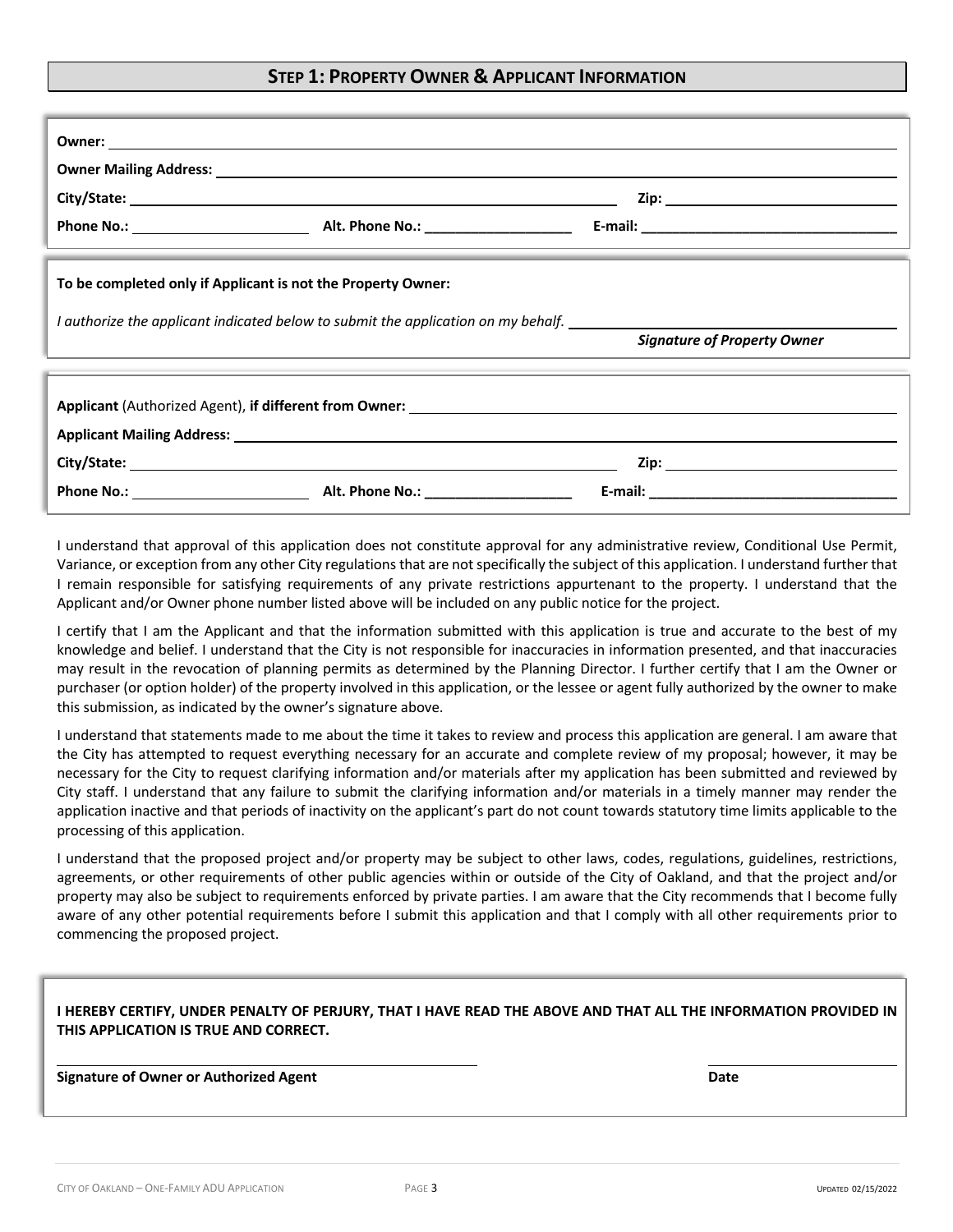# **STEP 1: ZONING PLAN REQUIREMENTS**

### **Q PDF PLAN SET FOR PLANNING PERMIT**

- Include north arrow, date prepared and scale.
- Acceptable drawing scales are:  $1/4'' = 1'$ ,  $3/16'' = 1'$ ,  $1/8'' = 1'$ , and  $1'' = 10'$ .
- Include the name, email and phone number of a person preparing the plan.
- Show all encroachments over the public Right-of-Way.
- Space for zoning stamp.
- q (a) **LINE AND/OR TOPOGRAPHICAL SURVEY** (required only for the following project types listed below) Required for any building or addition with new or replacement footprint within 3 feet of a property line:
	- $\Box$  Applicable line survey with field-verifiable monuments set or found by the surveyor.
	- $\Box$  Location, dimensions, & dimensions to property line of existing and proposed buildings & similar structures within 3 feet of the relevant property line(s).

## Required for any building or addition with new or replacement footprint located on a lot with a slope of 20% or more:

- $\Box$  Site topography for all areas of proposed work.
- Must be no more than 3 years old from the time of submittal date of survey must be included.
- Must be prepared by a California State Licensed Land Surveyor or by a Civil
- Engineer with a license number below 33966 (licensed prior to January 1, 1982).
- **Include the wet stamp and signature** of the Land Surveyor or Civil Engineer who prepared the survey.
- Include the applicable surveyor's statement in accordance with the Professional Land Surveyors Act.
- In addition to paper copies, the survey must also be submitted in digital format.

# q (b) **SITE PLAN**

- Two site plans (one existing, labeled "Existing Site Plan" and one proposed, labeled "Proposed Site Plan")
- $\Box$  Location and dimensions of all property boundaries, and distances from structures to property lines.
- $\Box$  Location and dimensions of all existing and proposed buildings, decks, stairs, and patios.
- $\Box$  Dimensions of all existing and proposed building setbacks from property lines.
- $\Box$  Location, dimensions, and paving materials of all existing and proposed adjacent sidewalks, curbs, curbcuts (including curb-cuts on adjacent neighbor's lots), and streets.
- $\Box$  Location and dimension of all existing and proposed driveways, garages, carports, vehicle parking spaces, bicycle parking spaces, maneuvering aisles, wheel-stops, pavement striping/marking, and directional signage. Indicate existing and proposed paving materials.
- $\Box$  Location, height, and building materials of all existing and proposed fencing and walls.
- $\Box$  Location, height (including top and bottom elevation measurements), and building materials of all existing and proposed retaining walls.
- $\Box$  Location and size (dbh) of all existing trees and indication of any trees to be removed, include trees on neighboring properties that are within 10 feet of construction.
- $\Box$  Location of drainage ways, creeks, and wetlands
- $\Box$  Roof plan showing roof slope and direction, and location of mechanical equipment, ducts, and vents.
- $\Box$  For projects located on a lot with a slope of 20% or more: Show existing and proposed topographic contours overlaid with proposed roof plan and indicating roof ridge spot elevations.
- $\Box$  Show any building to be demolished both historic and non-historic.
- $\Box$  Location and size of storage area for recycling containers.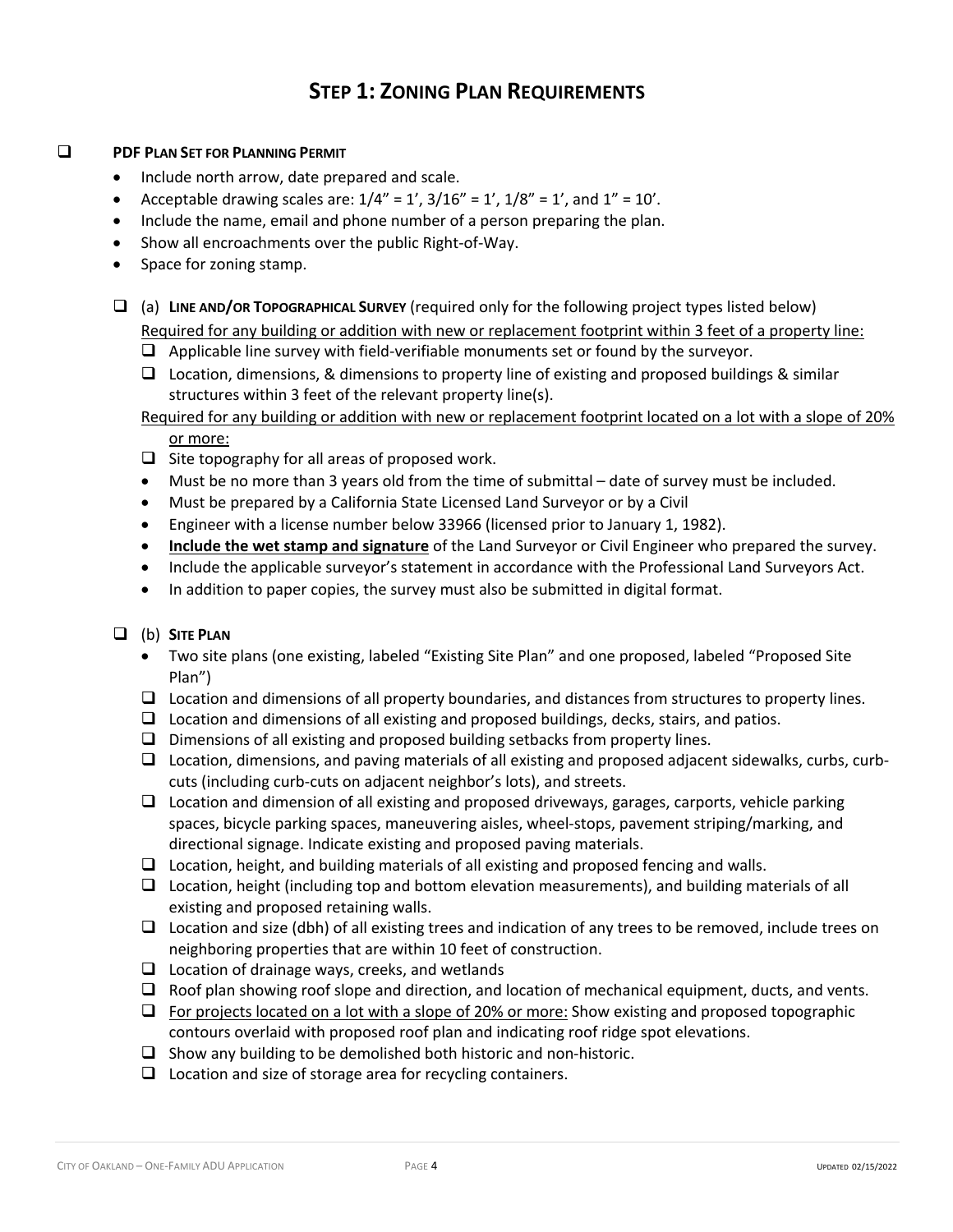# **STEP 1: ZONING PLAN REQUIREMENTS (continued)**

- q (c) **FLOOR PLAN**
	- $\Box$  Include complete floor plan of all floors of entire building, including existing and proposed work.
	- $\Box$  Label all rooms (e.g., bedroom, kitchen, bathroom), and include dimensions of room sizes.
	- $\Box$  Show locations of all existing and proposed doors, walls, and windows, including any window schedule (recess, sash and trim material, manufacture).
	- $\Box$  Location of and distance to all adjacent property boundaries.
	- $\Box$  Label and identify location of primary Residential Facility and ADU (existing and proposed).

# q (d) **ELEVATIONS**

- $\Box$  Show all structure elevations (front, sides and rear) that will be affected by the proposed project.
- $\Box$  For additions/alterations: label existing and new construction, as well as items to be removed.
- $\Box$  Identify all existing and proposed exterior materials including roofing, roof eaves, eave brackets, siding, doors, trim, sills, windows, fences, and railings. Show details of proposed new exterior elements.
- $\Box$  Show any exterior mechanical, duct work, and/or utility boxes.
- $\Box$  Include dimensions for building height (from grade to pitch) and wall length.
- q (e) **CROSS SECTIONS** (required only for buildings or additions located on a lot with a slope of 20% or more)  $\Box$  Include all critical cross sections, including at least one passing through the tallest portion of the building.
	- $\Box$  Include floor plate and roof plate elevation heights.
	- $\Box$  Location of and distance to all adjacent property boundaries.
	- $\Box$  Label the location of the cross-sections on the site plan.
- q (f) **TREE SURVEY** (required only for projects which involve a Tree Preservation/Removal Permit)  $\Box$  Include north arrow, date prepared and scale (Tree Survey should be drawn to the same scale as the Site Plan).
	- $\Box$  Include the name & phone number of person preparing the plan(s). As appropriate or required, include the stamp & "wet signature" of any licensed architect, landscape architect, surveyor and/or civil engineer preparing final plans.
	- $\Box$  Indicate the size (dbh), species, and location of all protected trees within 30 feet of development activity on the subject lot, regardless of whether the protected trees are included on any tree preservation/removal permit application.
	- $\Box$  Label all protected trees that are located within 10 feet of construction (including trees located on neighbor's properties or the adjacent public right-of-way) with the matching number or letter from the Tree Preservation/Removal Permit application (see page 10 of this application).
- $\Box$  (g) **GRADING PLAN** (required only if the project proposes any site grading)
	- $\Box$  Show proposed grading plan and/or map showing existing and proposed topographic contours (this may be combined with the Site Plan for small projects with only minor grading).
	- $\Box$  Include an erosion & sedimentation control plan.
	- $\Box$  Include a summary table of all proposed excavation, fill, and off-haul volumes.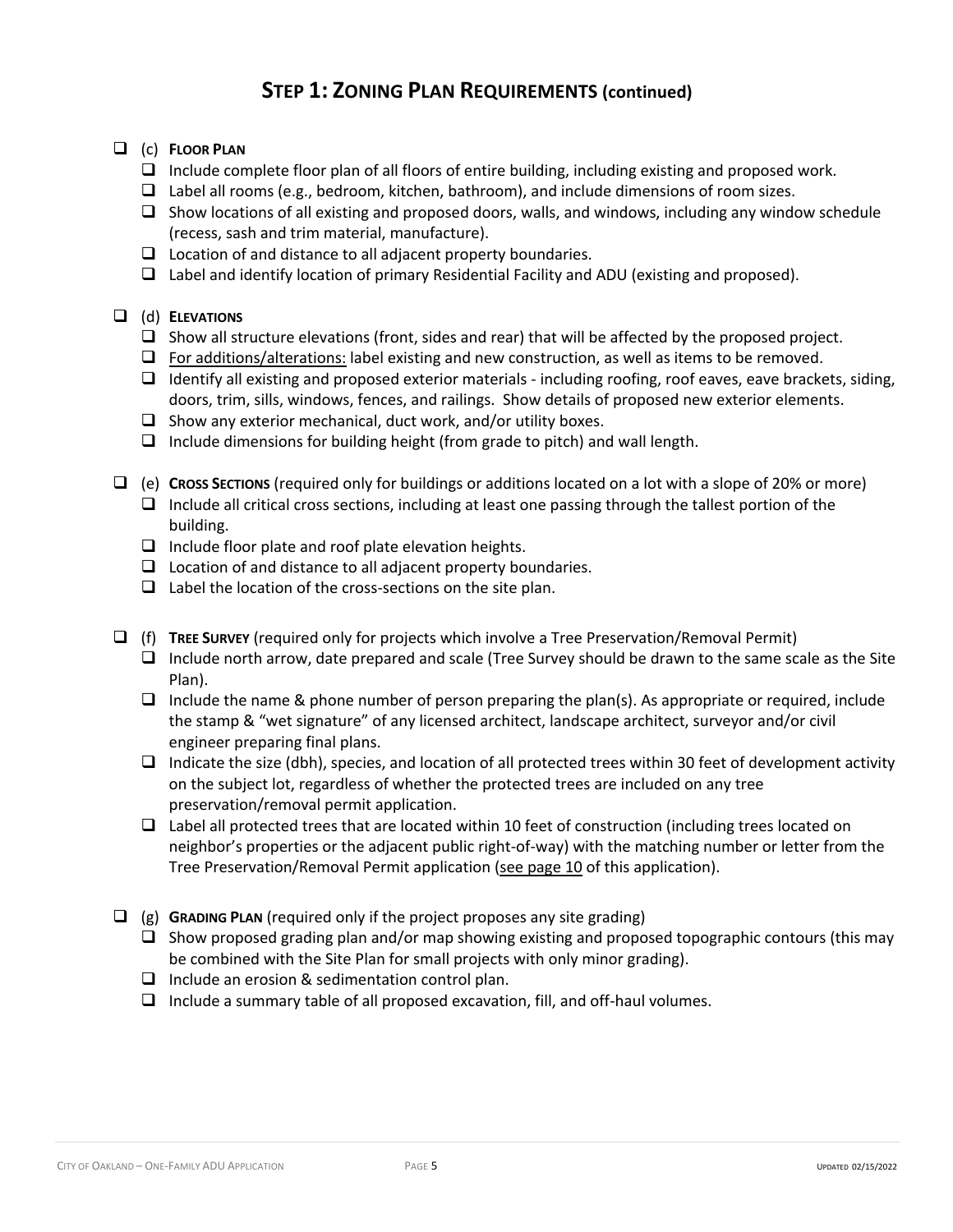| <b>Step 1: Zoning Permit Information</b>                  |                                       |                   |                        |                                     |                              |
|-----------------------------------------------------------|---------------------------------------|-------------------|------------------------|-------------------------------------|------------------------------|
| <b>CALCULATIONS</b>                                       | <b>Existing</b><br><b>Pre-Project</b> | <b>Demolition</b> | <b>New</b><br>Proposed | <b>Total</b><br><b>Post-Project</b> | % Change<br>(Existing/Total) |
| Total Lot Area (sq. ft.)                                  |                                       | N/A               | N/A                    | N/A                                 | N/A                          |
| <b>Primary Residential Facility Characteristics:</b>      |                                       |                   |                        |                                     |                              |
| Floor area (sq. ft.)                                      |                                       |                   |                        |                                     |                              |
| Footprint (sq. ft.)                                       |                                       |                   |                        |                                     |                              |
| Building height (ft.)                                     |                                       |                   |                        |                                     | N/A                          |
| Type and Number of ADUs (list for each):                  |                                       |                   |                        |                                     |                              |
| Total ADUs (number)                                       |                                       |                   |                        |                                     |                              |
| Category 1 (number)                                       |                                       |                   |                        |                                     | N/A                          |
| Category 2 (number)                                       |                                       |                   |                        |                                     | N/A                          |
| Junior ADU (number)                                       |                                       |                   |                        |                                     | N/A                          |
| ADU - floor area (list square feet for each):             |                                       |                   |                        |                                     |                              |
| Category 1 (sq. ft.)                                      |                                       |                   |                        |                                     |                              |
| Category 2 (sq. ft.)                                      |                                       |                   |                        |                                     |                              |
| Junior ADU (sq. ft.)                                      |                                       |                   |                        |                                     |                              |
| ADU - footprint (list square feet of each):               |                                       |                   |                        |                                     |                              |
| Category 1 (sq. ft.)                                      |                                       |                   |                        |                                     |                              |
| Category 2 (sq. ft.)                                      |                                       |                   |                        |                                     |                              |
| Junior ADU (sq. ft.)                                      |                                       |                   |                        |                                     |                              |
| ADU - Height (list for each):                             |                                       |                   |                        |                                     |                              |
| Category 1 - for rebuild or expansion for                 |                                       |                   |                        |                                     | N/A                          |
| ingress/egress (ft.)                                      |                                       |                   |                        |                                     |                              |
| Category 2 (ft.)                                          |                                       |                   |                        |                                     | N/A                          |
| <b>Location of ADU:</b>                                   |                                       |                   |                        |                                     |                              |
| Category 1 (primary residential facility or               |                                       |                   |                        |                                     |                              |
| accessory structure)<br>Category 2 (attached to a primary |                                       |                   |                        |                                     |                              |
| residential facility or detached)                         |                                       |                   |                        |                                     |                              |
| <b>Onsite Parking Spaces (number)</b>                     |                                       |                   |                        |                                     | N/A                          |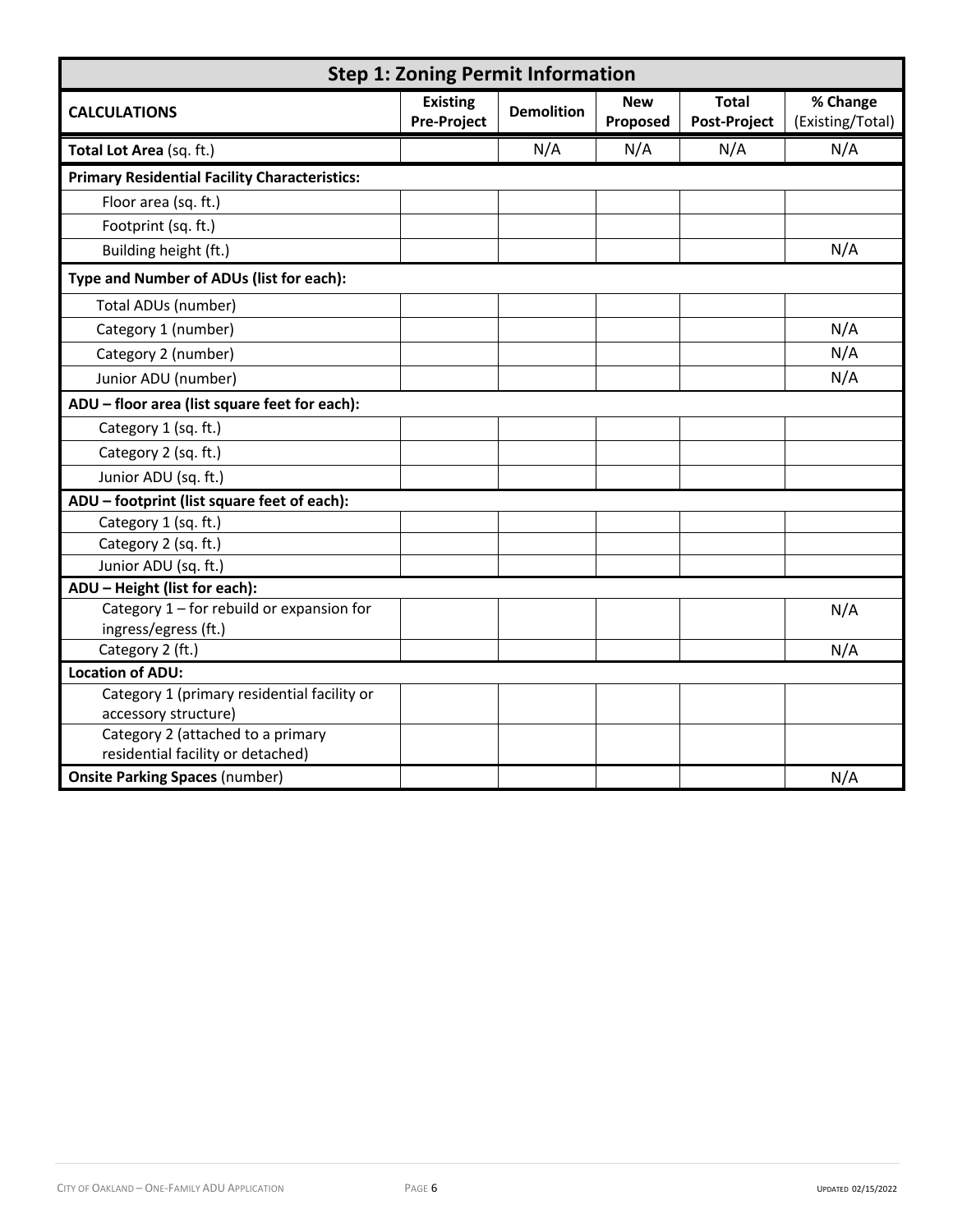# **Step 1: ZONING CRITERIA CHECKLIST**

| Applicant's Name:                                                                                                                                                                                                                                                                                                                                                                                                   | Project Address:                                                                                                                                                                                                                                                                                                                                                                       |  |  |  |  |
|---------------------------------------------------------------------------------------------------------------------------------------------------------------------------------------------------------------------------------------------------------------------------------------------------------------------------------------------------------------------------------------------------------------------|----------------------------------------------------------------------------------------------------------------------------------------------------------------------------------------------------------------------------------------------------------------------------------------------------------------------------------------------------------------------------------------|--|--|--|--|
|                                                                                                                                                                                                                                                                                                                                                                                                                     | Accessory Dwelling Units (ADUs) may only be granted if the applicant can check "YES" or "N/A" (as provided) to EACH of the following:                                                                                                                                                                                                                                                  |  |  |  |  |
| 1)                                                                                                                                                                                                                                                                                                                                                                                                                  | <b>ALL ADUS/JADUS</b> (must be completed for all proposals)                                                                                                                                                                                                                                                                                                                            |  |  |  |  |
| YES $\Box$ NO $\Box$                                                                                                                                                                                                                                                                                                                                                                                                | The ADU/JADU is in a zoning district where Residential Facilities are allowed.                                                                                                                                                                                                                                                                                                         |  |  |  |  |
| YES     NO                                                                                                                                                                                                                                                                                                                                                                                                          | The ADU/JADU has an entrance that is independent from the primary Residential Facility.                                                                                                                                                                                                                                                                                                |  |  |  |  |
| YES $\Box$ NO $\Box$                                                                                                                                                                                                                                                                                                                                                                                                | The floor area of the ADU/JADU contains at least a minimum square-footage that permits an Efficiency Dwelling<br>Unit or 150 square feet whichever is less.                                                                                                                                                                                                                            |  |  |  |  |
| $YES$ NO<br>The ADU/JADU has a kitchen that is independent from the primary Residential Facility, which shall include all of<br>the following: a sink, cooking facility with appliances, refrigerator, a food preparation counter and storage<br>cabinets that are of a reasonable size in relation to the size of the dwelling unit. The kitchen must be within the<br>building envelope of the proposed ADU/JADU. |                                                                                                                                                                                                                                                                                                                                                                                        |  |  |  |  |
| $NO$ $N/A$ $ $<br>$YES$                                                                                                                                                                                                                                                                                                                                                                                             | The total number of existing and proposed Category 1 AND Category 2 ADUs does not exceed one (1) per<br>lot. A Category 1 or 2 ADU may be combined on the lot with one JADU. However, a lot may not contain<br>both a Category 2 ADU and a Category 1 ADU. If a lot contains two ADUs, one must be a JADU.                                                                             |  |  |  |  |
| NO<br>N/A<br>YES                                                                                                                                                                                                                                                                                                                                                                                                    | Lot Coverage, Rear Setback Coverage, and Floor Area Ratio (FAR) are consistent with regulations of the<br>underlying zone, except where these requirements would preclude one ADU of no more than 800 sq. ft.<br>and up to 16 feet in height. (Select N/A only if proposing one ADU of the minimum size and height.)                                                                   |  |  |  |  |
| $NO \bigsqcup N/A \bigsqcup$<br>YES                                                                                                                                                                                                                                                                                                                                                                                 | The regularly required front setback of the underlying zone is met, except when lot conditions preclude<br>creating of one ADU of no more than 800 sq. ft. and up to 16 feet in height anywhere else on the lot.                                                                                                                                                                       |  |  |  |  |
| YES $\Box$ NO $\Box$ N/A $\Box$                                                                                                                                                                                                                                                                                                                                                                                     | Any uncovered parking spaces (parking without a roof supported by columns) that are required for the<br>primary Residential Facility are maintained or replaced on the lot. (The replacement parking must meet<br>standards of OMC Section 17.16 and may be tandem as set forth in OMC Section 17.116.240.A.)                                                                          |  |  |  |  |
| YES $\Box$<br>NO<br>N/A                                                                                                                                                                                                                                                                                                                                                                                             | Any upper story balconies, decks, or rooftop terraces associated with the ADU meet the regular<br>requirements of the underlying zone. (Please check N/A only if the proposal does not add any upper story<br>balconies, decks, or rooftop terraces.)                                                                                                                                  |  |  |  |  |
| $YES$ NO N/A                                                                                                                                                                                                                                                                                                                                                                                                        | No mechanical equipment such as water heaters, heating/cooling condenser, or any other similar<br>equipment is proposed in the minimum required side setbacks. Please check N/A only if any proposed<br>equipment in the required setbacks is consistent with OMC Section 17.108.130 (I), and mechanical<br>equipment meets the noise performance standards of OMC Section 17.120.050. |  |  |  |  |
| YES $\Box$ NO $\Box$                                                                                                                                                                                                                                                                                                                                                                                                | The ADU/JADU will not be used as a short-term rental facility; rentals must be for periods longer than 30<br>consecutive days.                                                                                                                                                                                                                                                         |  |  |  |  |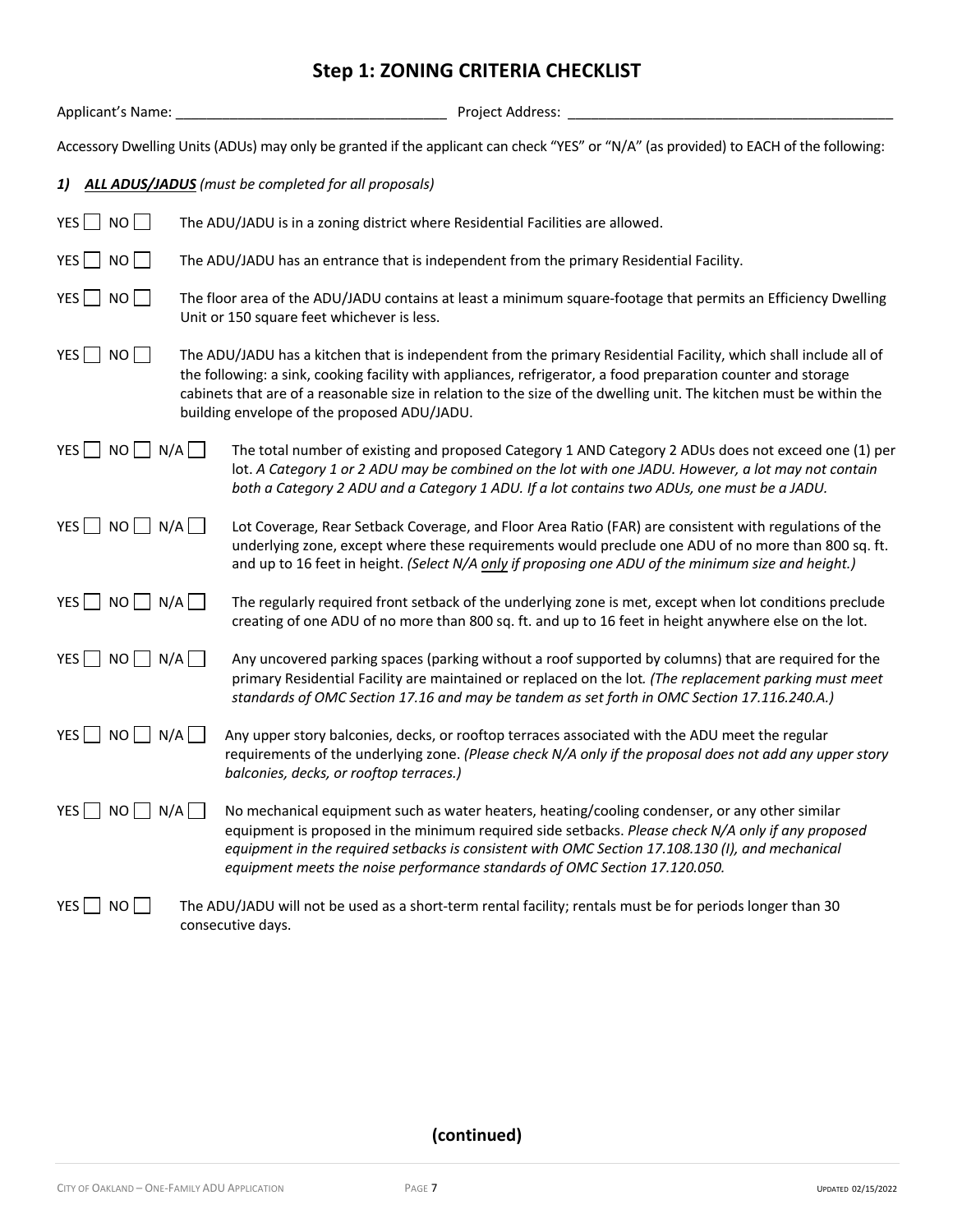#### *2) ADUS ASSOCIATED WITH HISTORIC PROPERTIES AND DISTRICTS*

### *2A) Objective Design Standards for ADUs associated with structures rated "A", "B", or "C" by the Oakland Cultural Heritage Survey*

*To find out your property's historic designation please see the Zoning Map (link provided below). Please select your parcel, click on Complete Parcel Information, and scroll down to "Historic Resources Information". If there is a Historic rating, it will be listed on the third row labeled "OCHS Rating". Zoning Map:* 

*https://oakgis.maps.arcgis.com/apps/webappviewer/index.html?id=3676148ea4924fc7b75e7350903c7224 For further information on Historic Ratings: https://www.oaklandca.gov/topics/historical-and-architectural-rating-systems*

#### $\Box$  Please write the Historic Rating of the parcel; if none, write N/A:

*This Section must be completed only if the project is associated with a historic resource. Please skip to Section 2B if the primary Residential Facility associated with the ADU proposal is not rated A, B, or C.*

YES  $\Box$  NO  $\Box$  N/A  $\Box$  ADUs located at the front or side of a primary Residential Facility and visible from the public right-of-way include: the same roof pitch, visually matching exterior wall material, predominant door and window trim, sill, recess, and style as the primary residential structure.

YES  $\Box$  NO  $\Box$  N/A  $\Box$  Attached or detached garages located to the front or side of a primary Residential Facility and converted to an ADU replace the garage doors with visually similar exterior wall materials, building colors, and door and window trim as the primary residential structure.

*For the option of approving alternative finishes or styles please follow the Small Project Design Review (DS) application process per OMC Section 17.136.030.*

#### *2B) ADUs associated with structures on National, California, or Local Register Properties and Districts*

*To find out your property's historic designation please see the Zoning Map (link provided below). Please select your parcel, click on Complete Parcel Information, and scroll down to "Historic Resources Information". if it is National, California, or Local Register, it will be listed on the first row labeled "Local Historic Property Category"; if it is in a District, it will be listed on the third row labeled "Local Historic District". The Zoning Map:*

*https://oakgis.maps.arcgis.com/apps/webappviewer/index.html?id=3676148ea4924fc7b75e7350903c7224* 

 $\Box$  Please write the Historic Rating of the parcel; if none, write N/A:

*This Section must be completed only if the project is associated with a Historic Register structure or District. Please skip to Section 3 if the ADU is not associated with primary Residential Facility on a Historic Register or a District.*

YES NO The proposed ADU is NOT located in front of a primary Residential Facility unless the lot conditions or other zoning requirements preclude an ADU of a minimum size (up to 800 sq. ft. and up to 16 feet in height) elsewhere on the lot. *(Checking Yes indicates the proposed ADU is not in the in front of the primary Residential Facility or visible form the public right-of-way.)*

- $YES \cap NO \cap$  The proposed ADU has been considered for location on the lot in the following order of preference: First, behind the primary Residential Facility structure; Second, to the side of the primary Residential Facility; Last, in front of the primary Residential Facility.
- YES The applicant is aware that a Case Planner reviewing the ADU proposal will consult with Historic Preservation staff. The Case Planner may request additional information to ensure compliance with the objective design standards specified in Section 2A above if the ADU is proposed in front of the primary Residential Facility with Historic designation and visible from the public right-of-way.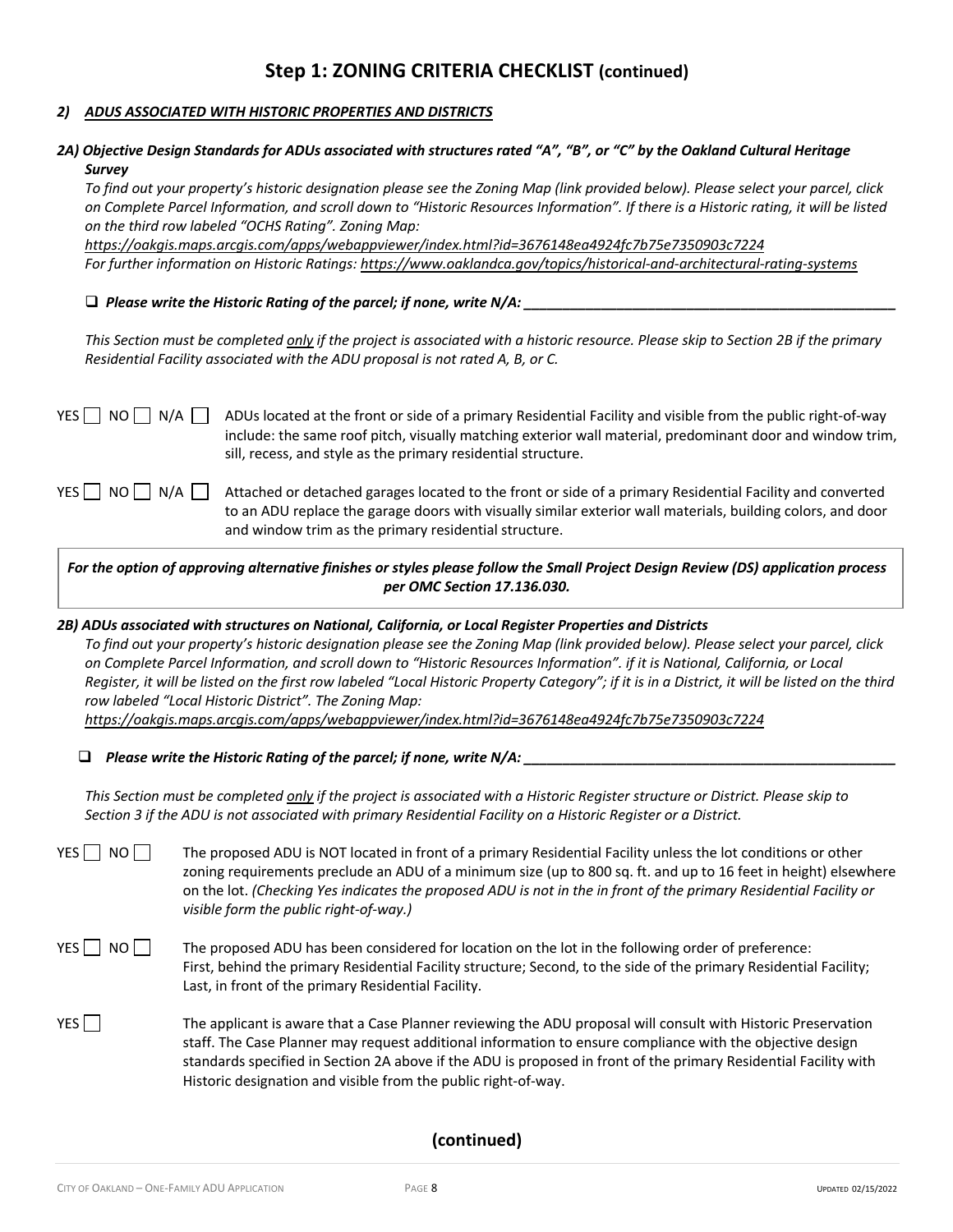|  | 3) ADUS/JADUS IN S-9 FIRE SAFETY PROTECTION COMBINING ZONE (S-9 ZONE) |  |
|--|-----------------------------------------------------------------------|--|
|--|-----------------------------------------------------------------------|--|

|            |          | This Section must be completed only if the lot is located within the S-9 Zone. Please skip to Section 4 if your lot is not within the S-9<br>zone. To verify if a lot is within the S-9 Zone please see the map:<br>https://oakgis.maps.arcgis.com/apps/webappviewer/index.html?id=adfa58efbcc849f89819f7b4bec96534                                                                                                                                                                                                                                                      |
|------------|----------|--------------------------------------------------------------------------------------------------------------------------------------------------------------------------------------------------------------------------------------------------------------------------------------------------------------------------------------------------------------------------------------------------------------------------------------------------------------------------------------------------------------------------------------------------------------------------|
|            | $YES$ NO | The total number of existing and proposed ADUs and JADUs of any type does not exceed one (1) per lot.                                                                                                                                                                                                                                                                                                                                                                                                                                                                    |
| YES     NO |          | The Category 1 ADU is a conversion of space within the existing primary Residential Facility. If you select "NO"<br>please review additional Exceptions in section 3A below to confirm eligibility for other ADU types:                                                                                                                                                                                                                                                                                                                                                  |
|            | applies: | 3A) Exceptions for ADUs in the S-9 Zone: Complete this portion only if the proposal is for a Category 2 ADU or a Category 1 ADU that<br>is outside the envelope of an existing residential facility. At least one exception must be met to be eligible. Please check one that                                                                                                                                                                                                                                                                                            |
| $\Box$     |          | <b>Exception 1:</b> An applicant has an approved application for Reasonable Accommodation Request pursuant to OMC Chapter<br>17.131. A request may be approved for reasons including a disability of a permanent occupant of the ADU or a need to<br>accommodate a full-time live-in caregiver for a permanent resident with disability is attached to this application.<br>Please review the Reasonable Accommodation Application to see if you may qualify:<br>https://www.oaklandca.gov/documents/request-for-reasonable-accommodations-for-persons-with-disabilities |
|            |          | Please fill out and attach the completed Reasonable Accommodation Application together with this ADU application.                                                                                                                                                                                                                                                                                                                                                                                                                                                        |
|            |          | $-OR-$                                                                                                                                                                                                                                                                                                                                                                                                                                                                                                                                                                   |
| ❏          |          | <b>Exception 2:</b> At least one (1) additional off-street parking space is created on the lot in addition to any regularly required<br>off-street parking spaces for the primary residential facility.                                                                                                                                                                                                                                                                                                                                                                  |
| YES I      | NO       | Any lost off-street parking space(s) as a result of creation of this ADU is replaced elsewhere on the lot.                                                                                                                                                                                                                                                                                                                                                                                                                                                               |
| YES I      | NO L     | The maximum height of the proposed Category 1 or Category 2 ADU is no more than 16 feet.                                                                                                                                                                                                                                                                                                                                                                                                                                                                                 |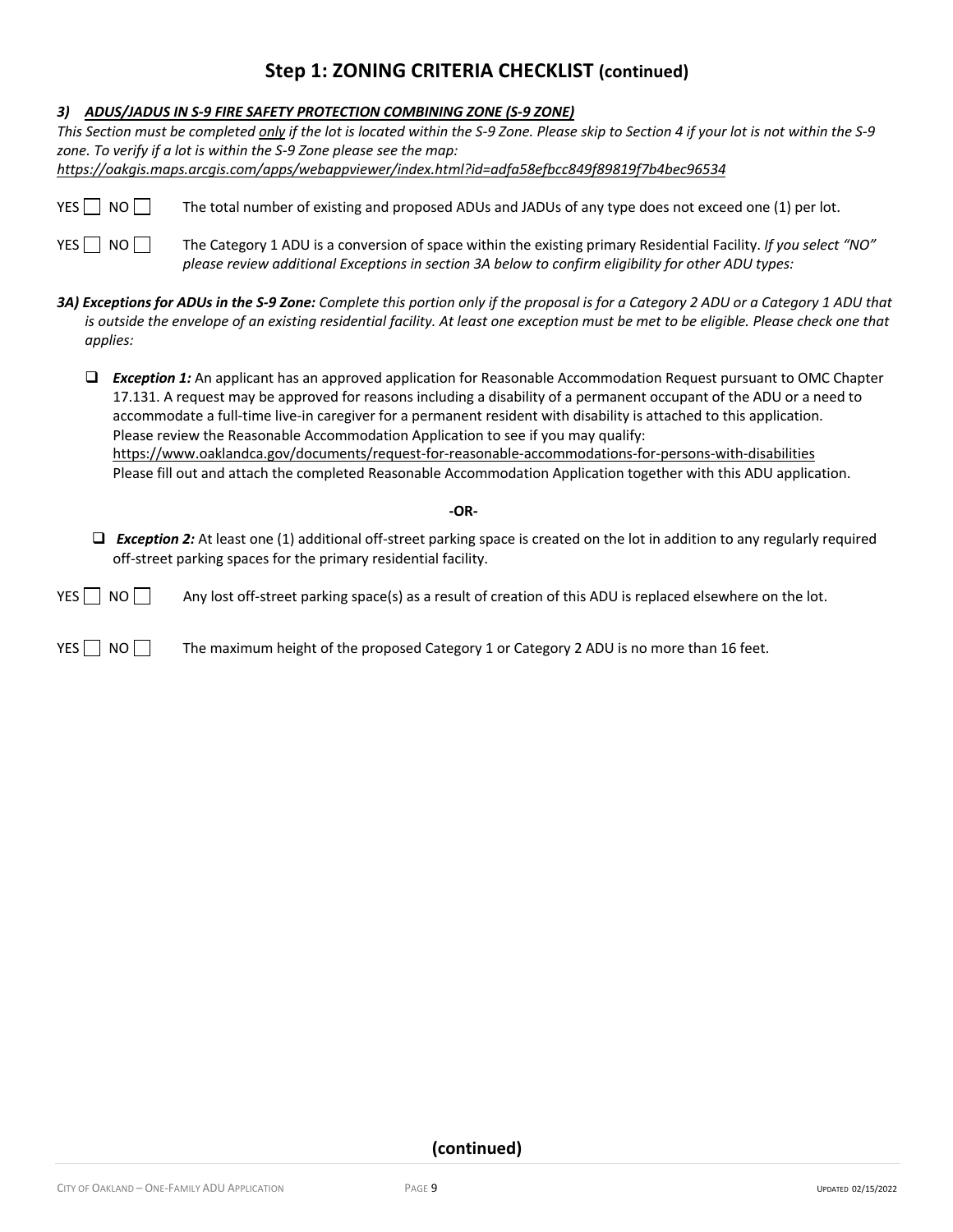| 4) |                                                                                                                                                                                                                                                                                                                                                              | <b>CATEGORY 1 ADU</b> (This Section must be completed only if proposal includes this type of ADU)                                                                                                                                                                                                                                                                                                                                                                                                                                                                                                                                                                                                                         |  |  |  |
|----|--------------------------------------------------------------------------------------------------------------------------------------------------------------------------------------------------------------------------------------------------------------------------------------------------------------------------------------------------------------|---------------------------------------------------------------------------------------------------------------------------------------------------------------------------------------------------------------------------------------------------------------------------------------------------------------------------------------------------------------------------------------------------------------------------------------------------------------------------------------------------------------------------------------------------------------------------------------------------------------------------------------------------------------------------------------------------------------------------|--|--|--|
|    | YES $\Box$ NO $\Box$ N/A $\Box$                                                                                                                                                                                                                                                                                                                              | The Category 1 ADU is located either: (a) within the existing building envelope of a primary Residential<br>Facility or existing accessory structure, and involves no expansion beyond 150 sq. ft. for purposes of<br>accommodating ADU ingress and egress only; or (b) within a new accessory structure rebuilt in the same<br>location and to the same exterior dimension as an existing detached accessory structure, with no<br>expansion beyond 150 sq. ft. for purposes of accommodating ADU ingress and egress only.<br>(N/A may be checked only if your lot meets the definition of a "Small Lot." If your lot meets this<br>definition, please fill out Section 5 below in addition to completing this section.) |  |  |  |
|    | YES $\Box$ NO $\Box$ N/A $\Box$                                                                                                                                                                                                                                                                                                                              | If the Category 1 ADU is outside of the existing envelope of a primary Residential Facility it is not<br>located within the S-9 Fire Safety Protection Combining Zone. Please follow the link below for a map to<br>verify whether your lot is located outside the S-9 Zone. If your lot is within the S-9 Zone, please complete<br>Section 3 above first. (Please check N/A only if the Category 1 ADU is within the existing building<br>envelope of a primary Residential Facility.)<br>https://oakqis.maps.arcqis.com/apps/webappviewer/index.html?id=adfa58efbcc849f89819f7b4bec965<br>$\frac{34}{5}$                                                                                                                |  |  |  |
|    | YES $\Box$ NO $\Box$ N/A $\Box$                                                                                                                                                                                                                                                                                                                              | If the Category 1 ADU proposes an expansion of up to 150 sq. ft. for the exclusive purpose of<br>accommodating ingress and egress to the ADU, such expansion (a) does not encroach on front setbacks<br>established by the underlying zone; and (b) does not encroach within 4 feet side and rear setbacks.<br>(Please check N/A only if the Category 1 ADU does not expand the existing building envelope of a<br>primary residential structure or if the proposed ADU is on a Small Lot.)                                                                                                                                                                                                                               |  |  |  |
|    | YES $\Box$ NO $\Box$ N/A $\Box$                                                                                                                                                                                                                                                                                                                              | Conversion of existing attached structures: the Category 1 ADU floor area does not exceed 850 sq. ft. or<br>50% of floor area of a primary residence, whichever is greater, but in no case exceeds 1,200 sq. ft.<br>(Please check N/A only if the Category 1 ADU is not a conversion of an existing attached structure.)                                                                                                                                                                                                                                                                                                                                                                                                  |  |  |  |
|    | YES $\Box$ NO $\Box$ N/A $\Box$                                                                                                                                                                                                                                                                                                                              | Conversion of existing interior space: the Category 1 ADU does not exceed 1,200 sq. ft. (Please check<br>N/A only if the Category 1 ADU is not a conversion of an existing interior space.)                                                                                                                                                                                                                                                                                                                                                                                                                                                                                                                               |  |  |  |
|    | YES $\Box$ NO $\Box$ N/A $\Box$                                                                                                                                                                                                                                                                                                                              | No additional parking is required because the Category 1 ADU is located within the mapped "No Parking for<br>ADUs" $1$ : (a) one-half ( $\frac{1}{2}$ ) mile of a public Transit Stop; (b) an Area of Primary Importance (API) or Area of<br>Secondary Importance (ASI), as defined in the General Plan's Historic Preservation Element; (c) an area<br>where on-street parking permits are required but not offered to the ADU occupant; or (d) one block of a<br>dedicated car share parking space. (Please check N/A only if the Category 1 ADU requires additional<br>parking.)                                                                                                                                       |  |  |  |
|    | YES   NO                                                                                                                                                                                                                                                                                                                                                     | The Category 1 ADU has its own private bathroom.                                                                                                                                                                                                                                                                                                                                                                                                                                                                                                                                                                                                                                                                          |  |  |  |
| 5) | <b>CATEGORY 1 ADU ON "SMALL LOTS"</b><br>This Section must be completed only if the proposal includes this type of ADU and the lot meets the "Small Lot" criteria. <sup>2</sup> The<br>regulations exempt ADUs on Small Lots from the 4 feet setback requirement when the existing accessory structure is expanded<br>beyond 150 sq. ft. for egress/ingress. |                                                                                                                                                                                                                                                                                                                                                                                                                                                                                                                                                                                                                                                                                                                           |  |  |  |
|    | YES $\Box$ NO $\Box$                                                                                                                                                                                                                                                                                                                                         | The accessory structure to be converted to the Category 1 ADU is legally existing.                                                                                                                                                                                                                                                                                                                                                                                                                                                                                                                                                                                                                                        |  |  |  |
|    | YES $\Box$ NO $\Box$                                                                                                                                                                                                                                                                                                                                         | The total floor area of the proposed Category 1 ADU is no greater than 800 sq. ft.                                                                                                                                                                                                                                                                                                                                                                                                                                                                                                                                                                                                                                        |  |  |  |

YES NO NO The Category 1 ADU has its own private bathroom.

 $1$  The "No Parking for ADUs" area can be found on the City's online zoning map: www.oaklandca.gov/resources/zoning-map. <sup>2</sup> *"Small Lot" is a lot that is either no greater than 3,000 square feet in size or no greater than 35 feet in mean lot width.*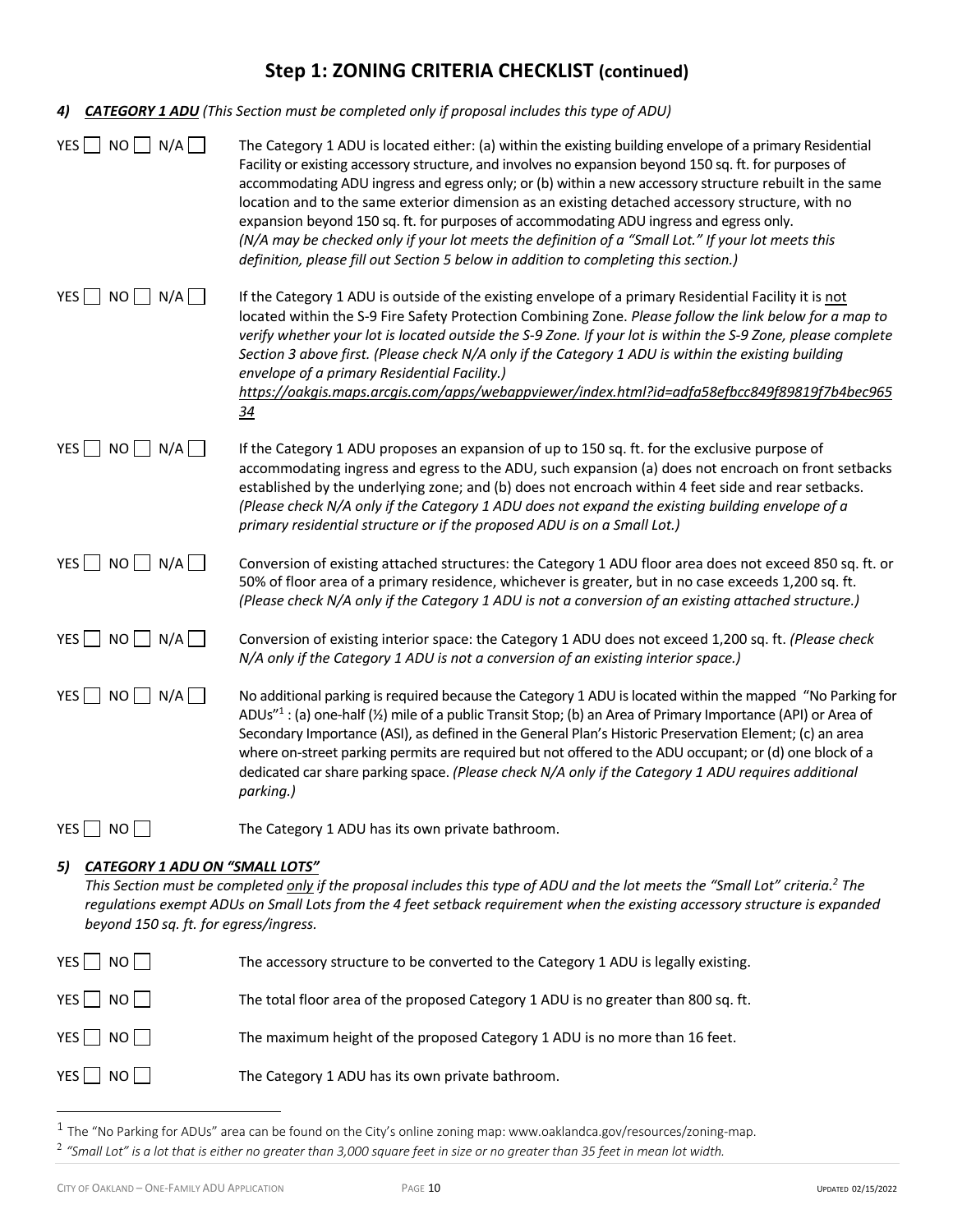*6) CATEGORY 2 ADU (must be completed only if proposal includes this type of ADU)*

| $YES$ NO                        | The Category 2 ADU is outside the S-9 Fire Safety Protection Combining Zone. Please follow the link<br>below for a map to verify if your lot is outside the S-9 Zone. If your lot is within the S-9 Zone, please<br>complete Section 3 above before continuing with this section.<br>https://oakqis.maps.arcqis.com/apps/webappviewer/index.html?id=adfa58efbcc849f89819f7b4bec965<br>$\frac{34}{5}$                                                                                                                                                                                         |
|---------------------------------|----------------------------------------------------------------------------------------------------------------------------------------------------------------------------------------------------------------------------------------------------------------------------------------------------------------------------------------------------------------------------------------------------------------------------------------------------------------------------------------------------------------------------------------------------------------------------------------------|
| $NO$ $N/A$ $\vert$<br>$YES$     | For an attached (exterior addition) Category 2 ADU, the floor area does not exceed: (a) 850 sq. ft. for a<br>studio or one bedroom, and 1,000 sq. ft. for a two-bedroom or more; or (b) 50% of the floor area of the<br>primary Residential Facility, as long as it does not exceed 1,200 sq. ft. (Please check N/A only if the<br>Category 2 ADU is not an exterior addition to the primary Residential Facility.)                                                                                                                                                                          |
| YES $\Box$ NO $\Box$ N/A $\Box$ | For a detached Category 2 ADU, the floor area does not exceed 850 sq. ft. for a studio or one bedroom,<br>and 1,000 sq. ft. for two bedroom or more. The total floor area includes all areas within the ADU.<br>(Please check N/A only if the Category 2 ADU is not detached ADU.)                                                                                                                                                                                                                                                                                                           |
| YES NO                          | Any portion of the attached (exterior addition) or detached Category 2 ADU has a setback of at least 4<br>feet from the rear and side lot lines or meets the regularly required setback of the zoning district,<br>whichever is less, but in no case the ADU has a setback of less than 3 feet from the rear and side lot<br>lines.                                                                                                                                                                                                                                                          |
| $YES$ NO                        | The height of the Category 2 ADU does not exceed 20 feet. (If the ADU meets all regular setback<br>requirements of the underlying zoning district, then the maximum height is controlled by the underlying<br>zoning district regulations and may exceed 20 feet.)                                                                                                                                                                                                                                                                                                                           |
| YES NO                          | The Category 2 ADU has its own private bathroom.                                                                                                                                                                                                                                                                                                                                                                                                                                                                                                                                             |
| YES $\Box$ NO $\Box$ N/A $\Box$ | No additional parking is required because the Category 2 ADU is located within the mapped "No Parking for<br>ADUs" <sup>3</sup> : (a) one-half ( $\frac{1}{2}$ ) mile of a public Transit Stop; (b) an Area of Primary Importance (API) or Area of<br>Secondary Importance (ASI), as defined in the General Plan's Historic Preservation Element; (c) an area<br>where on-street parking permits are required but not offered to the ADU occupant; or (d) one block of a<br>dedicated car share parking space. (Please check N/A only if the Category 2 ADU requires additional<br>parking.) |
| YES<br>NO<br>$\Box$ N/A $\Box$  | If the requirements in the above checklist item are not met, the following parking is provided for the<br>ADU: one parking space per unit in all zones. Tandem parking is permitted according to the regulations<br>in Section 17.116.240. (Please check N/A only if the Category 2 ADU does not require additional<br>parking.)                                                                                                                                                                                                                                                             |
| $YES$ NO                        | One (1) new tree of fifteen (15) gallon or larger root ball size will be planted anywhere on the lot or<br>within the right-of-way in front of the site for a Category 2 ADU with floor area size between 500 sq. ft.<br>and 999 sq. ft. Two (2) new trees of 15 gallon or larger root ball size each shall be planted anywhere on<br>the lot or within the right-of-way in front of the site for a Category 2 ADU with floor area size between<br>1,000 sq. ft. and 1,200 sq. ft. The trees must be drought tolerant species and must conform with the<br>Tree Division's requirements.     |

<sup>3</sup> *The "No Parking for ADUs" area can be found on the City's online zoning map: www.oaklandca.gov/resources/zoning-map.*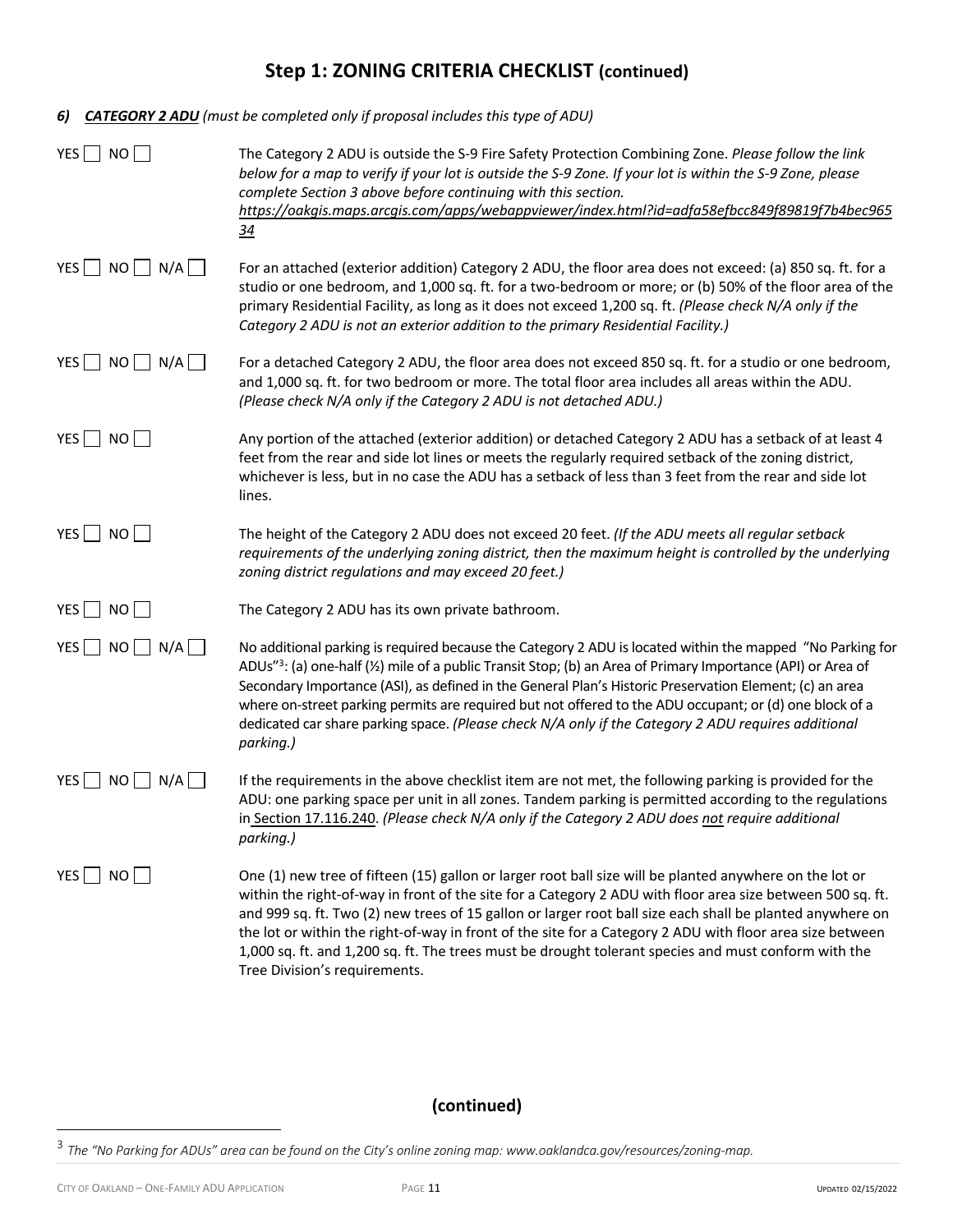| 7)              | <b>JADU</b> (must only be completed if proposal includes this type of ADU)                                                                                                                                                                                                                                 |  |  |  |  |
|-----------------|------------------------------------------------------------------------------------------------------------------------------------------------------------------------------------------------------------------------------------------------------------------------------------------------------------|--|--|--|--|
| YES   NO        | The number of existing and proposed JADUs does not exceed 1 per lot.                                                                                                                                                                                                                                       |  |  |  |  |
| YES   NO        | The owner of the property will reside in either the JADU or primary residence.                                                                                                                                                                                                                             |  |  |  |  |
| YES   NO        | The JADU is located within the building envelope of an existing or proposed One-Family Residential Facility,<br>and involves no expansion of the existing building envelope.                                                                                                                               |  |  |  |  |
| YES   NO        | The floor area of the JADU does not exceed 500 sq. ft.                                                                                                                                                                                                                                                     |  |  |  |  |
| YES NO          | The JADU is not located within a detached or accessory structure.                                                                                                                                                                                                                                          |  |  |  |  |
| $YES$ NO        | The JADU has either its own independent bathroom or it shares a bathroom with the primary residence.                                                                                                                                                                                                       |  |  |  |  |
| YES I<br>NO II  | The applicant has prepared to execute a deed restriction for the JADU (to be recorded) that prohibits:<br>(a) the sale of the JADU separate from the primary One-Family Residential Facility, (b) restriction on the<br>size and attributes of JADU. (Please see the City's form "JADU Deed Restriction.") |  |  |  |  |
| $YES$ NO<br>N/A | If the JADU shares a bathroom with the primary residence, there is an internal connection. (Please<br>check N/A only if the JADU does <b>not</b> share a bathroom with the primary residence.)                                                                                                             |  |  |  |  |

### **I have reviewed the above checklist and certify that the project conforms to all applicable criteria for Step 1.**

Applicant's Signature **Date** Date **Date** 

\_\_\_\_\_\_\_\_\_\_\_\_\_\_\_

\_\_\_\_\_\_\_\_\_\_\_\_\_\_\_

Reviewer's Signature **Date** Date of **Contract Contract Contract Contract Contract Contract Contract Contract Contract Contract Contract Contract Contract Contract Contract Contract Contract Contract Contract Contract Contr**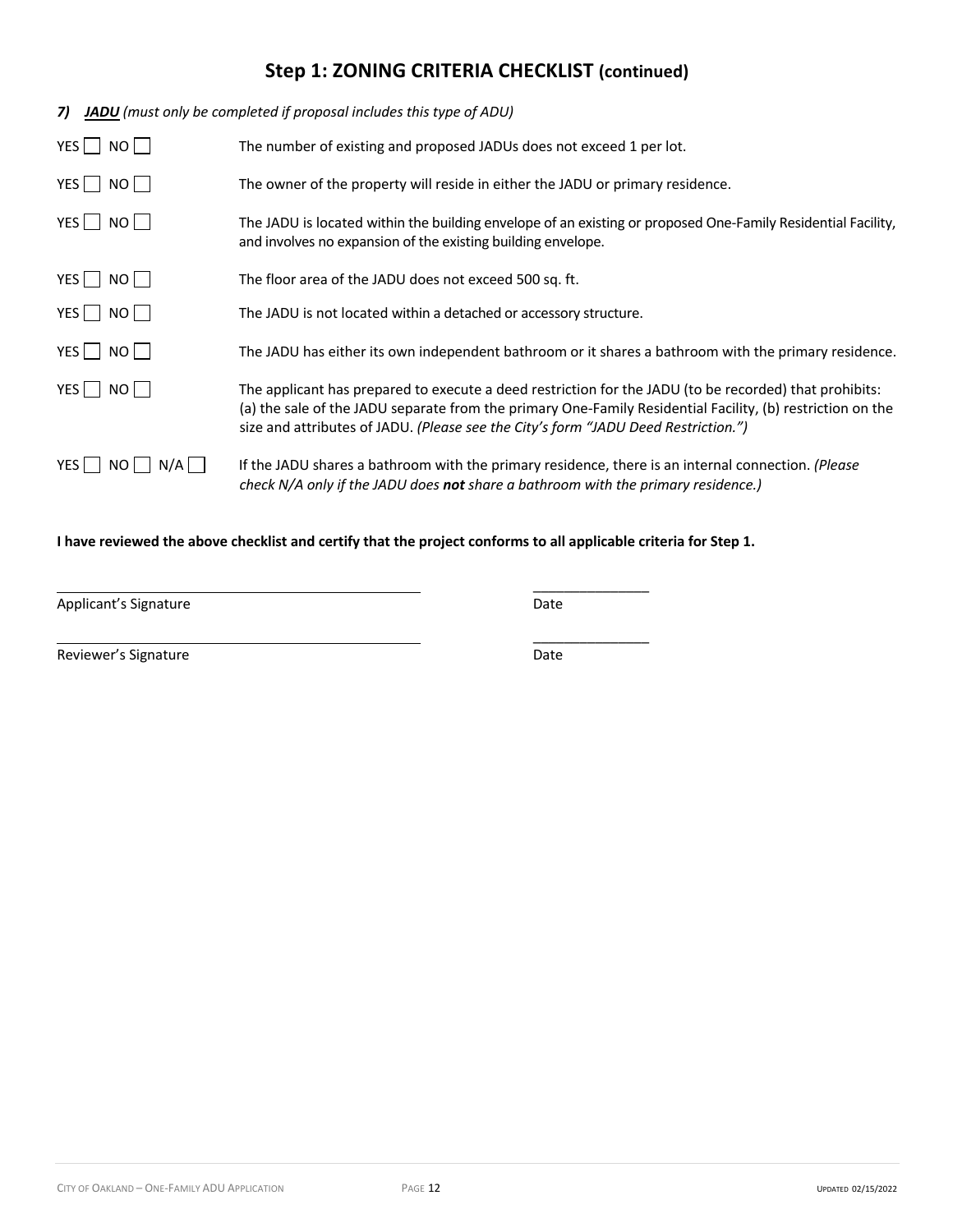# **STEP 1: TREE PRESERVATION ORDINANCE**

Pursuant to the Tree Preservation Ordinance (§12.36 O.M.C.) a Tree Preservation/Removal Permit is required for any proposed construction activity within 10 feet of a Protected Tree, even if such trees are not being removed or if they are located on a neighbor's property or in the public right-of-way (e.g., sidewalk).

### **The following are "Protected Trees" under the Tree Preservation Ordinance:**

- a. Any Coast Live Oak tree that is larger than 4 inches in diameter at breast height (dbh)
- b. Any tree (except Eucalyptus or Monterey Pine) that is larger than 9 inches dbh\*
- c. Any tree of any size located in the public right-of-way (including street trees)

### **I, THE APPLICANT/OWNER, ATTEST THAT:** *(check one)*

- $\Box$  (1) There are no existing Protected Trees anywhere on the subject property or within 10 feet of the proposed construction activities (including neighbor's properties or the adjacent public right-of-way).
- $\Box$  (2) There are Protected Trees on the subject property or within 10 feet of the proposed construction activities, and their location is indicated on the site plan and landscape plan **and** *(check one)*;
	- q (a) No Protected Trees are to be removed *and* No construction activity will occur within 10 feet of any Protected Tree.
	- q (b) No Protected Trees are to be removed *and* Construction activity will occur within 10 feet of any Protected Tree.
	- $\Box$  (c) Protected Trees will be removed.

**If you checked (2b) or (2c), a Tree Preservation/Removal Permit is required. Please complete the section below.**

**DESCRIPTION OF TREES:** (Identification numbers and letters must be consistent with the Tree Survey – See submittal requirements.)

| <b>Trees proposed for removal</b> |         |        |   | Trees not proposed for removal but<br>located within 10 feet of Construction Activity |        |
|-----------------------------------|---------|--------|---|---------------------------------------------------------------------------------------|--------|
| Ħ                                 | Species | $dbh*$ | # | <b>Species</b>                                                                        | $dbh*$ |
|                                   |         |        | A |                                                                                       |        |
|                                   |         |        | B |                                                                                       |        |
|                                   |         |        |   |                                                                                       |        |
| 4                                 |         |        | D |                                                                                       |        |
|                                   |         |        |   |                                                                                       |        |

Reason(s) for removal/impacting of trees:

*\* dbh: "diameter at breast height" is determined by measuring the trunk at 4'-6" from the ground. Multi-trunked trees are measured by combining the diameters of all trunks at 4'-6" from the ground.* 

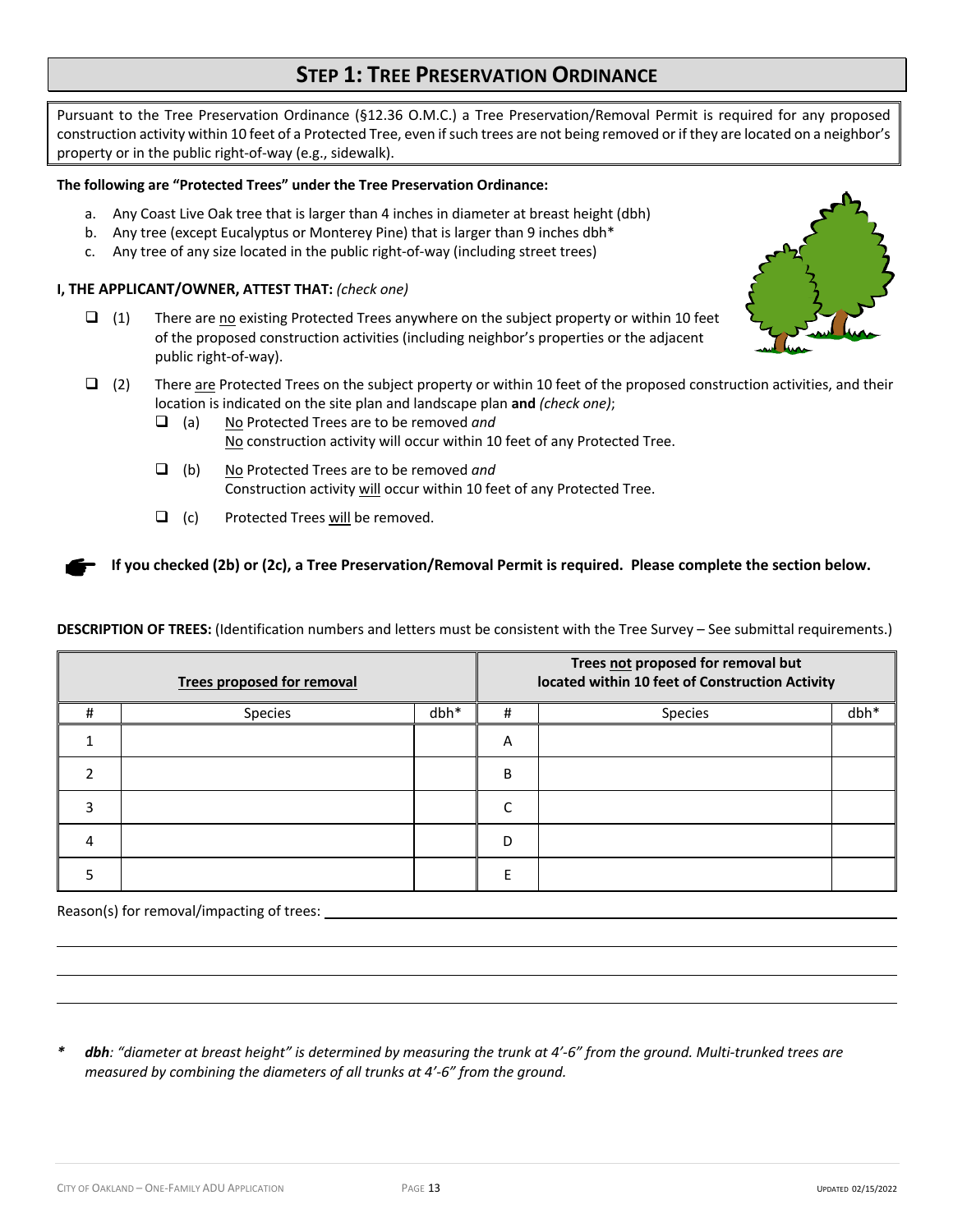# **STEP 1: CREEK PROTECTION ORDINANCE**

Pursuant to the Creek Protection, Storm Water Management and Discharge Control Ordinance (§13.16 O.M.C.) a Creek Protection Permit is required for any proposed construction activity occurring on a Creekside property. The extent to which your development will be regulated by the Creek Protection Ordinance depends upon the location and type of proposed work.

### **I, THE APPLICANT/OWNER, ATTEST THAT:** *(check one)*

 $\Box$  (1) **I do not know whether there is a Creek on or near the proposed project site.** I have submitted a request for a Creek Determination by the City of Oakland (separate form and fee required).

### q (2) **No Creek exists on or near the project site;** *(check one)*

- $\Box$  (a) Based on my review of the characteristics of the project site, as well as all relevant maps and plans; or
- $\Box$  (b) Based on the attached report prepared by a relevant licensed professional.

*However, if the City determines that a Creek exists on or near the project site, a Creek Protection Permit is required.*

### q (3) **A Creek DOES exist on or near the project site and** *(check one)*

- $\Box$  (a) The proposed project only entails interior construction, and therefore requires a **Category 1 Creek Permit** (this is a no fee permit and only requires distribution of educational materials); or
- $\Box$  (b) The proposed project entails exterior work that does not include earthwork and is located more than 100 feet from the centerline of the Creek, and therefore requires a **Category 2 Creek Permit** (this permit requires a site plan and distribution of educational materials); or
- $\Box$  (c) The proposed project entails (a) exterior work that is located between 20 feet from the top of the Creek bank and 100 feet from the centerline of the Creek, and/or (b) exterior work that includes earthwork involving more than three (3) cubic yards of material located beyond 20 feet from the top of the Creek bank, and therefore requires a **Category 3 Creek Permit** (this permit requires a site plan and creek protection plan and may require environmental review); or
- $\Box$  (d) The project entails exterior work conducted from the centerline of the Creek to within 20 feet from the top of the Creek bank, and therefore requires a **Category 4 Creek Permit** (this permit requires a site plan and creek protection plan and may require environmental review and a hydrology report).

# **STEP 1: GREEN BUILDING REQUIREMENTS**

Pursuant to the California Green (CALGreen) Building Standards Code, all new residential construction requires completion of a CALGreen Checklist (download at https://aiacalifornia.org/calgreen-checklists). Further, Title 24, Part 11, Section 301.1.1 states that the "mandatory provisions of Chapter 4 shall be applied to additions or alterations of existing residential buildings where the addition or alteration increases the building's conditioned area, volume, or size. The requirements shall apply only to and/or within the specific area of the addition or alteration." As such, **any Accessory Dwelling Unit (ADU) that meets these conditions is also subject to Chapter 4 CALGreen requirements**, which are outlined here: http://www.hcd.ca.gov/building-standards/calgreen/docs/HCDSHL605\_2016.pdf

## **I, THE APPLICANT/OWNER, ATTEST THAT:** *(check all that apply)*

 $\Box$  (1) I am submitting a completed CALGreen Checklist with my application.

 $\Box$  (2) If constructing an Accessory Dwelling Unit (ADU) that meets the conditions as quoted above in code Section 301.1.1, I acknowledge that I also **MUST** comply with all Chapter 4 CALGreen mandatory measures and obtain verification by a qualified third-party inspector. I am submitting any additional green building plans with this application.

## **SUMMARY OF GREEN BUILDING FEATURES NOT SHOWN ON PLANS BUT PART OF CALGREEN CHECKLIST**: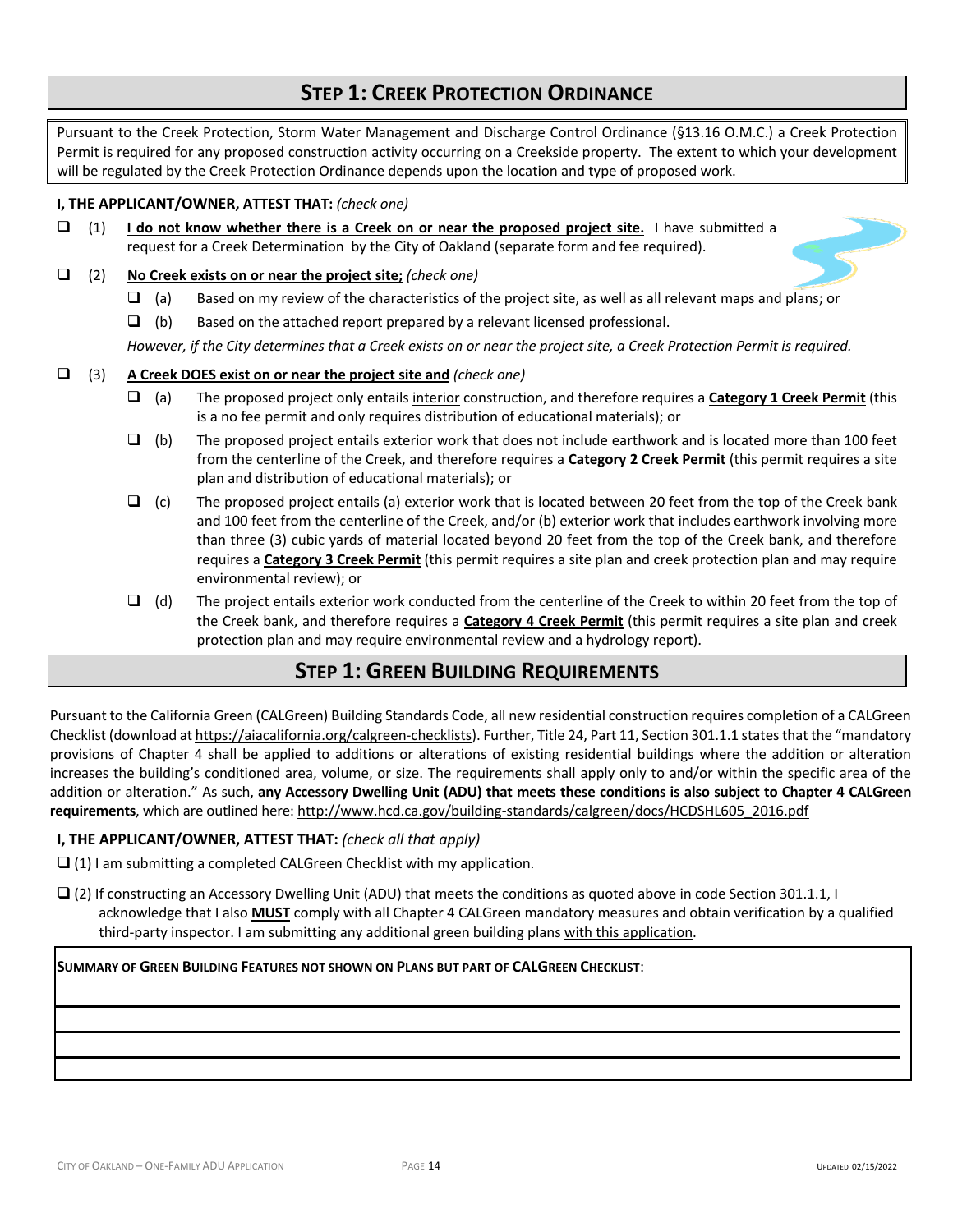# **STEP 2: BUILDING PLAN REQUIREMENTS: (3) PLAN SETS REQUIRED**

| 1. TITLE BLOCK                                                                                               |                                                                                                                                                                                                                                      | □      |
|--------------------------------------------------------------------------------------------------------------|--------------------------------------------------------------------------------------------------------------------------------------------------------------------------------------------------------------------------------------|--------|
|                                                                                                              | Address of Property, Owner, and Designer/Contact person with daytime phone number and email. APN. Sheet Number                                                                                                                       |        |
| 2. LIST OF BACKGROUND INFORMATION                                                                            |                                                                                                                                                                                                                                      | $\Box$ |
|                                                                                                              | Scope of Work - Descriptive narration of what the project will consist of. Owner's name, code information including                                                                                                                  |        |
|                                                                                                              | code year, occupancy and construction type. Include a sheet index, Zoning designation, and Assessor's Parcel Number.                                                                                                                 |        |
| Show square footage (for each level) of existing living space, added living space and total.                 |                                                                                                                                                                                                                                      |        |
| 3. TITLE 24 ENERGY DOCUMENTATION                                                                             |                                                                                                                                                                                                                                      | $\Box$ |
| (For all areas to become conditioned space.)                                                                 |                                                                                                                                                                                                                                      |        |
|                                                                                                              | CF1R Energy forms to be printed on plans. Make certain all signatures are completed. The forms need to be readable so                                                                                                                |        |
| please don't reduce them in size.                                                                            |                                                                                                                                                                                                                                      |        |
| Scale: $1/8'' = 1'$ or $1/10'' = 1'$<br>4. SITE PLAN                                                         |                                                                                                                                                                                                                                      | $\Box$ |
|                                                                                                              | Show outline of the building and distances to property lines. Show any accessory structures, retaining walls,                                                                                                                        |        |
|                                                                                                              | sidewalks, streets, meters, curb cuts, driveways, trees. Show North arrow and scale. Boundary Survey or Foundation                                                                                                                   |        |
| Formwork Certificate is required if structure appears to be within five (5) feet of interior property lines. |                                                                                                                                                                                                                                      |        |
| Minimum Scale: $1/4" = 1'$<br><b>5. DEMOLITION PLAN</b>                                                      |                                                                                                                                                                                                                                      | $\Box$ |
|                                                                                                              | Label all rooms. Show items to be demolished as dashed. Clearly indicate which part of the structure is to remain.                                                                                                                   |        |
| Minimum Scale: $\frac{1}{4}$ " = 1'<br>6. FLOOR PLAN                                                         |                                                                                                                                                                                                                                      | $\Box$ |
|                                                                                                              | Label all rooms (existing and new). Clearly distinguish between new walls and walls to remain. Show all walls with double                                                                                                            |        |
|                                                                                                              | lines. Show all windows and doors including sizes, types and identify those designated for escape and rescue. Show                                                                                                                   |        |
|                                                                                                              | dimensions of all rooms. Show all major equipment locations including water heater (ADU to have permanent access),                                                                                                                   |        |
|                                                                                                              | HVAC (ADU to have permanent access), electrical panels, washer/dryers, plumbing fixtures, cabinets, etc. Clearly                                                                                                                     |        |
| indicate fire/sound rated walls.                                                                             |                                                                                                                                                                                                                                      |        |
| Minimum Scale: $3/4" = 1'$<br>7. CONSTRUCTION SECTIONS                                                       |                                                                                                                                                                                                                                      | □      |
|                                                                                                              | Show major section through area of work including showing all major components. Clearly indicate fire/sound rated                                                                                                                    |        |
| assemblies. Show ceiling heights. Show insulation including type & R-value.                                  |                                                                                                                                                                                                                                      |        |
| Minimum Scale: $1/4" = 1'$<br>8. EXTERIOR ELEVATION(S)                                                       |                                                                                                                                                                                                                                      | $\Box$ |
|                                                                                                              | Show/indicate all finishes, new and existing. Show all items such as windows, doors, decks, stairs, etc. Clearly distinguish                                                                                                         |        |
| what elements are existing and which will be added/changed.                                                  |                                                                                                                                                                                                                                      |        |
| Minimum Scale: $1/4" = 1'$<br>9. FOUNDATION PLAN                                                             |                                                                                                                                                                                                                                      | $\Box$ |
|                                                                                                              |                                                                                                                                                                                                                                      |        |
|                                                                                                              | Provide if the foundation will be replaced, altered, or required to support additional loading. Show dimensions -<br>Provide details showing how existing or new foundations meet current code. Show hold downs and brace/shear wall |        |
|                                                                                                              | locations and lengths. Indicate location and size of access openings. Show connections to existing & use detailing to                                                                                                                |        |
| show further information.                                                                                    |                                                                                                                                                                                                                                      |        |
| Minimum Scale: $1/4" = 1'$<br><b>10. FRAMING PLANS</b>                                                       |                                                                                                                                                                                                                                      | $\Box$ |
| (For EACH floor and/or roof.)                                                                                |                                                                                                                                                                                                                                      |        |
|                                                                                                              | Show size, direction and spacing of all joists and beams. Clearly show how any existing framing will be altered in order to                                                                                                          |        |
| meet current code requirements.                                                                              |                                                                                                                                                                                                                                      |        |
| <b>11. DETAILS AND SECTIONS</b>                                                                              |                                                                                                                                                                                                                                      | $\Box$ |
|                                                                                                              | Drawn large enough to show the specific construction and referenced from framing plans. Stairways, fire/sound                                                                                                                        |        |
|                                                                                                              | separation between units, moisture barrier under the floor slab, foundation wall waterproofing and drainage, etc.                                                                                                                    |        |
| <b>12. STRUCTURAL CALCULATIONS</b>                                                                           |                                                                                                                                                                                                                                      | $\Box$ |
| (For non-conventionally framed construction.)                                                                |                                                                                                                                                                                                                                      |        |
| <b>14. ZONING APPROVAL STAMP ON PLANS</b>                                                                    |                                                                                                                                                                                                                                      | $\Box$ |
|                                                                                                              | After completing the minimum required items for submittal please include this form with your submittal package                                                                                                                       |        |

After completing the minimum required items for submittal, please include this form with your submittal package. NOTE: Plan Check may require additional clarifying information after submission.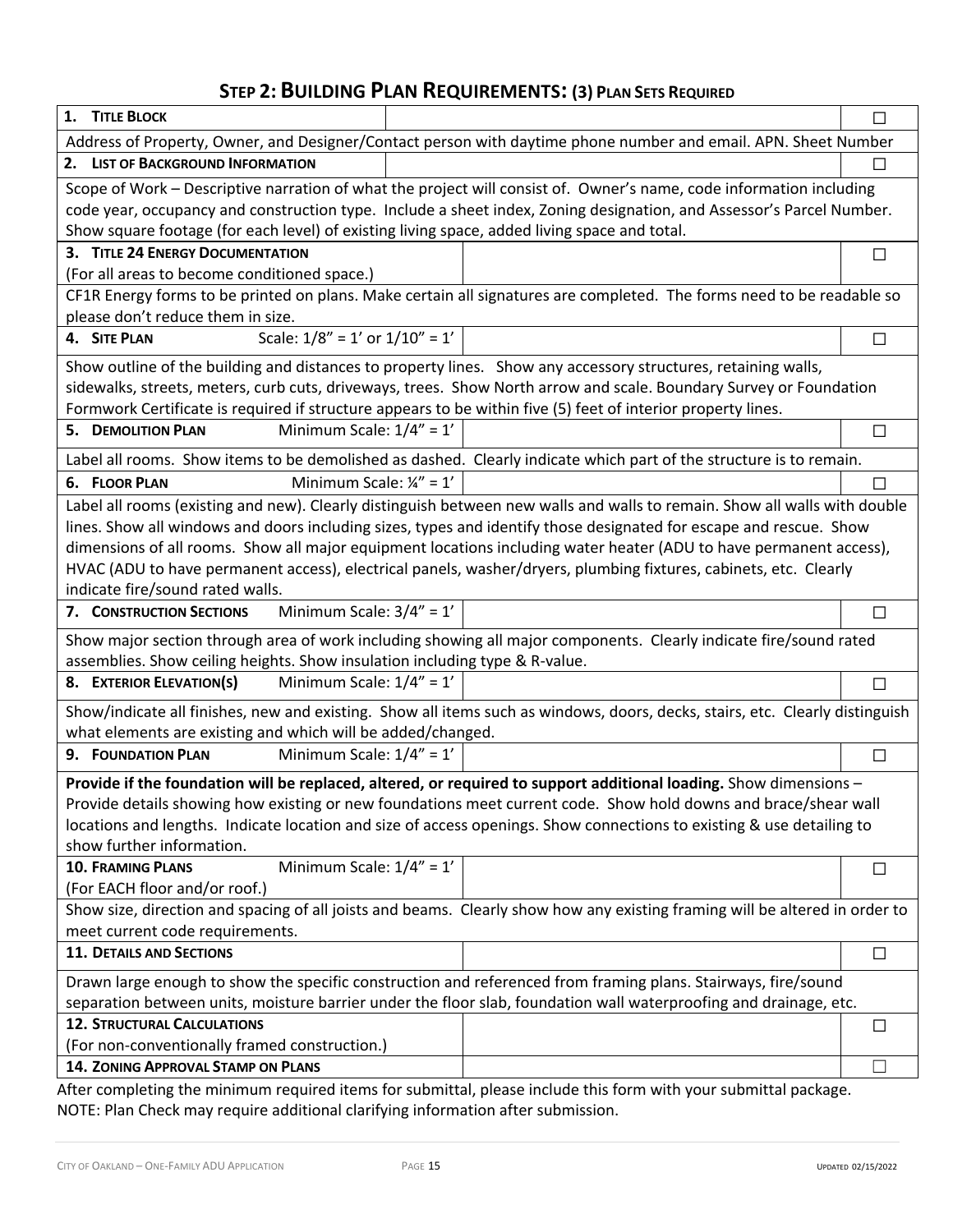#### **STEP 2: RECOMMENDED GENERAL STANDARDS FOR DRAWINGS SUBMITTED WITH BUILDING PERMIT APPLICATIONS**



**PRO TIP:** *If these recommended standards are followed, it will speed the permit processing and plan check process, provide for more durable jobsite copies, aid the Planning & Building Department when adding standard sized City information sheets, and reduce problems during construction.*

#### **STANDARD REQUIREMENTS:**

**ACCEPTABLE SHEET SIZE:** 22" x 34" or 24" x 36" is preferred. 18" x 24" minimum, 36" x 48" maximum. Drawings should be standard drawing size: 18" x 24", 22" x 34", 24" x 36", 18" x 24", 30" x 42", or 36" x 48". Sets of 4 or less 8 ½" x 11" or 11" x 17" are not desirable, but will be taken in.

If drawings were done at a smaller size (11" x 17" or 8  $\frac{1}{2}$ " x 11"), applicant can "paste up" to a standard size and have a Xerox vellum master run at a printing company. These can be used to make the bluelines or blacklines prior to submitting for permit.

Standard size bluelines of odd-sized originals are acceptable if all information is shown on the blueline.

**BORDER REQUIREMENTS:** 1 ½" minimum at left-hand bound edge, ½" minimum elsewhere; each sheet should have borderlines.

**TITLE BLOCK REQUIREMENT:** Each sheet shall have title block indicating (1) Project title and address; (2) Owner's name, mailing address, daytime phone and fax number; (3) drawing preparer's name, address, daytime phone and fax number; (4) pertinent Consultant's name(s), mailing address, phone and fax number(s): (5) sheet number of total number or sheets (i.e.: 1 of 7, 2 of 7, etc.); (6) revision number, and (7) indication of latest date of preparation, printing.

**ELECTRONIC STAMP:** Provide blank spots 3" wide x 4" tall on each sheet of the plans to allow for electronic stamps to be placed.

#### **NOT ACCEPTABLE:**

**1.DRAWINGS LESS THAN 18" X 24"** (or set with more than 4 sheets of 8 ½" x 11" or 11" x 17". *Smaller drawings make plan checking more time consuming and difficult, are more easily lost or damaged, lack of room for borders results in poor copies and lost information, and tendency to omit information if there is a lack of drawing space.)* **OR LARGER THAN 36" X 48"** *(too large to handle in plan check cubicles).* 

**2.XEROXED COPIES** *(not durable for job site).*

**3.ORIGINAL DRAWINGS** *(can be easily altered during permit issuance).*

**4.DIFFERENT SIZE SHEETS IN A DRAWING SET** *(except survey and/or plot plan may be different size from the other drawings if they are the same size as each other).*

**5.DRAWINGS TAPED TOGETHER, OR SHEETS WITH SMALLER DRAWINGS TAPED, STAPLED, OR PASTED ON** *(these are not durable and will tend to get torn or ripped off).*

#### **6.DRAWINGS WITH INFORMATION ADDED IN RED EXCEPT BY CITY STAFF.**

**7.DRAWING SHEETS WITHOUT BORDERS OR WITH INFORMATION CROSSING OVER BORDERS** *(information may be lost due to misalignment when having copies made at the printer).*

**8.DRAWINGS WITH LETTERING LESS THAN 1/8-INCH-HIGH OR ILLEGIBLE LETTERING** *(not suitable for microfilming or making reduced size copies).*

#### **9.UNBOUND, UNSTAPLED DRAWING SETS**

### **10. DRAWINGS WITHOUT TITLES, PERTINENT ADDRESS AND PHONE NUMBERS, OR WITHOUT PREPARER'S WET SIGNATURE ON EACH SHEET**

### **11. POOR QUALITY BLUELINE OR BLACKLINE COPIES WITH POOR CONTRAST OR DIRTY BACKGROUND.**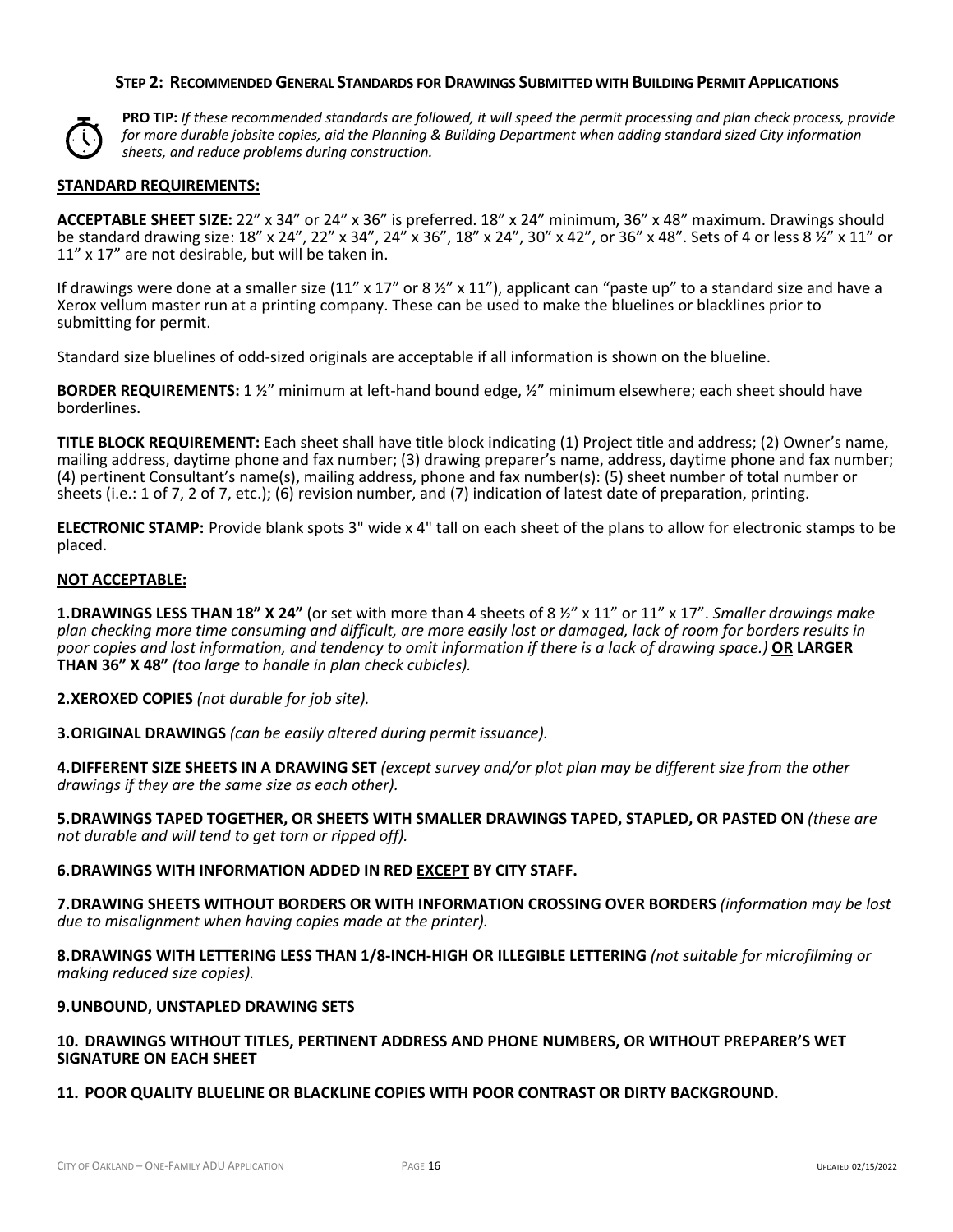| <b>STEP 2: BUILDING PERMIT INFORMATION</b> |                          |  |  |  |
|--------------------------------------------|--------------------------|--|--|--|
| <b>TYPE OF PERMIT:</b>                     |                          |  |  |  |
|                                            | <b>BUILDING</b>          |  |  |  |
|                                            | <b>DEMOLITION</b><br>SF) |  |  |  |
| <b>VALUATION OF PROPOSED WORK</b>          |                          |  |  |  |
| # OF STORIES:                              |                          |  |  |  |
| <b>OCCUPANCY:</b>                          | $R-3$                    |  |  |  |
| <b>TYPE OF CONSTRUCTION:</b>               | $V-B$                    |  |  |  |
| <b>DESIGN OCCUPANT LOAD:</b>               |                          |  |  |  |
| <b>EXISTING FIRE SPRINKLERS:</b>           | <b>YES</b><br><b>NO</b>  |  |  |  |
| <b>CONTRACTOR'S LICENSE NUMBER:</b>        |                          |  |  |  |

# **STEP 2: BUILDING CRITERIA CHECKLIST**

Applicant's Name: \_\_\_\_\_\_\_\_\_\_\_\_\_\_\_\_\_\_\_\_\_\_\_\_\_\_\_\_\_\_\_\_\_\_\_ Project Address: \_\_\_\_\_\_\_\_\_\_\_\_\_\_\_\_\_\_\_\_\_\_\_\_\_\_\_\_\_\_\_\_\_\_\_\_\_\_\_\_\_\_

DRX Project Application Number: \_\_\_\_\_\_\_\_\_\_\_\_\_\_\_\_\_\_\_\_\_\_\_

Accessory Dwelling Units (ADUs) may only be granted if the applicant can check "YES" or "N/A" to EACH of the following:

# *GENERAL BUILDING CODE REQUIREMENTS*

ADU'S and JADU'S ARE SUBJECT TO THE APPLICABLE REQUIREMENTS AND PROVISIONS OF THE CALIFORNIA BUILDING CODE, CALIFORNIA RESIDENTIAL CODE, AND CALIFORNIA EXISTING BUILDING CODE.

ADU'S REQUIRE SEPARATE ADDRESSES. JADU'S MAY NOT BE ADDRESSED SEPARETELY FROM THE PRIMARY DWELLING.

| N/A  <br>YES l<br>NO I | ADU and primary residential facility each has an independent entryways/exits (means of egress) to the<br>exterior point of discharge of the existing building or to the public right of way. Primary entry/exit and<br>path of travel to ADU meets code requirements for stairs, handrails, landings, headroom, door width,<br>etc. ADU path of egress shall not be through the primary or other dwellings.                                                                                                                                                                                                                                                                                                                                                                                                                                                                                                                                                                                                                                             |
|------------------------|---------------------------------------------------------------------------------------------------------------------------------------------------------------------------------------------------------------------------------------------------------------------------------------------------------------------------------------------------------------------------------------------------------------------------------------------------------------------------------------------------------------------------------------------------------------------------------------------------------------------------------------------------------------------------------------------------------------------------------------------------------------------------------------------------------------------------------------------------------------------------------------------------------------------------------------------------------------------------------------------------------------------------------------------------------|
| YES   NO    <br>N/A    | UTILITIES: Per California Public Utility Commission CPUC 780.5 ADUs shall have separate electrical<br>meter; ADU will not require separate electrical connection (drop) from PGE; ADU has access to its own<br>electrical panel; ADU plumbing branch connection to the sewer lateral does not exist underneath the<br>primary residential facility; one (1) gas meter exists per each dwelling unit (except if ADU has no vented<br>appliances, in which case one gas meter may serve two units), plus one (1) for a common area (i.e.,<br>laundry facilities); detached ADU has its own water shutoff valve where service enters building or attached<br>ADU without separate water shutoff has integral stops or fixture shutoffs; each dwelling unit has<br>permanently installed heating and water heating facilities with its own access to controls and equipment.<br>For more information please refer to a joint ADU Bulletin: https://cao-<br>94612.s3.amazonaws.com/documents/City-of-Oakland.PGE-Joint-Information-Bulletin-METERS-FINAL.pdf |
| $YES$ NO<br>N/All      | ADU meets all code requirements for moisture barriers and damp proofing (foundation and foundation<br>walls below grade include damp proofing, waterproofing, drainage, and vapor retarder), braced wall panels<br>or shear walls, and all energy code requirements (for new construction or conversion of non-habitable<br>space to new ADU).                                                                                                                                                                                                                                                                                                                                                                                                                                                                                                                                                                                                                                                                                                          |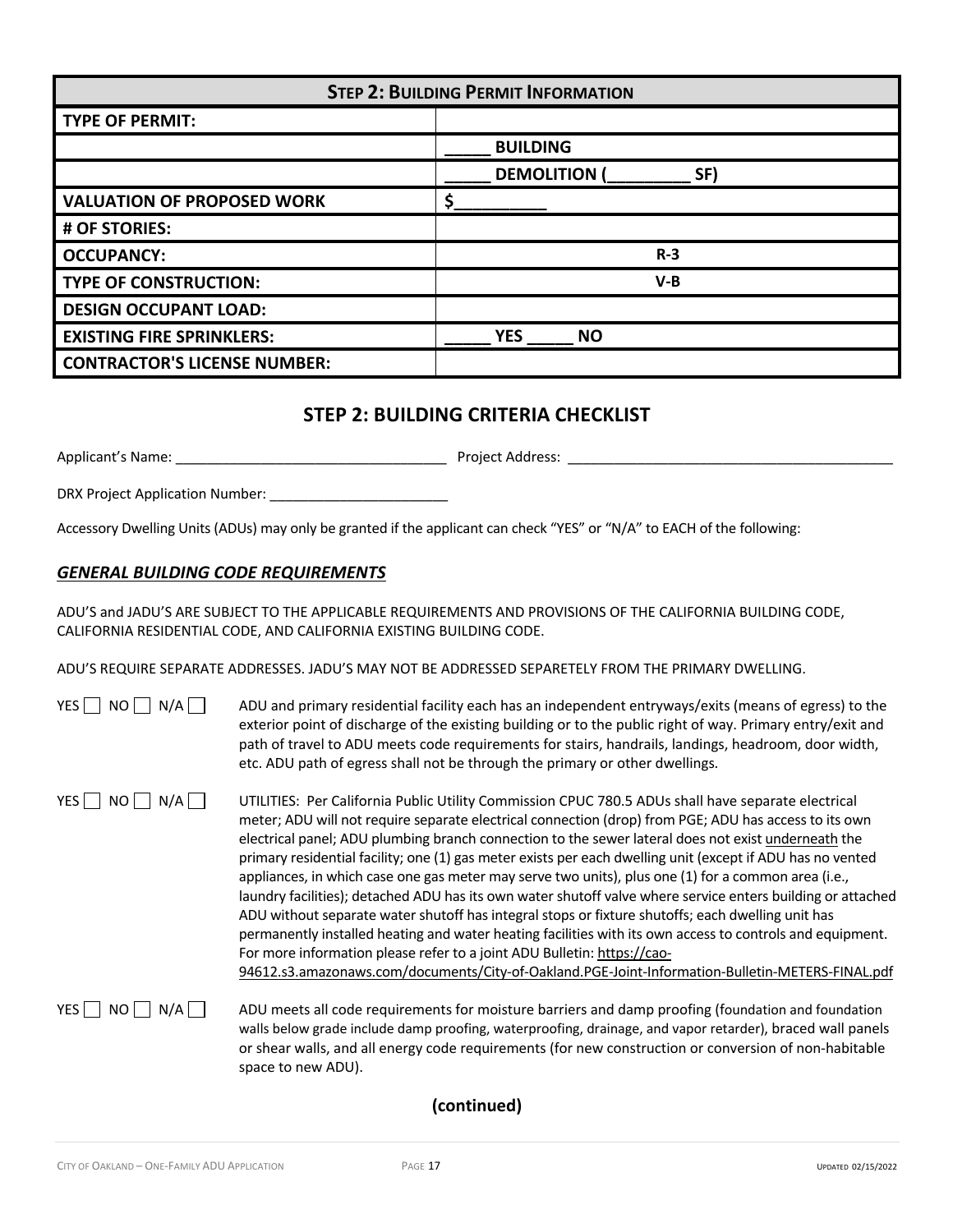# **STEP 2: BUILDING CRITERIA CHECKLIST (continued)**

| $YES$   NO   N/A                | Buildings dug down meet code requirements for new construction at that lower level and include<br>engineering plans for the foundation and for the gravity and lateral load resisting system of the<br>building.                                                                                                                                                                                                                                                                                                                                                                                                                                                                                                                                                                                                                                     |
|---------------------------------|------------------------------------------------------------------------------------------------------------------------------------------------------------------------------------------------------------------------------------------------------------------------------------------------------------------------------------------------------------------------------------------------------------------------------------------------------------------------------------------------------------------------------------------------------------------------------------------------------------------------------------------------------------------------------------------------------------------------------------------------------------------------------------------------------------------------------------------------------|
| YES $\Box$ NO $\Box$ N/A $\Box$ | ROOM DIMENSIONS: ADU ceiling height is not less than 7 feet-6 inches for habitable space, hallways,<br>and portions of basements containing these spaces, and 7 feet for bathrooms, toilet rooms, and laundry<br>rooms; has a combined living, eating, and sleeping room not less than 150 square feet, and an<br>additional 100 square feet of superficial floor area per occupant in excess of two (2) occupants; has a<br>separate permanent clothes closet.                                                                                                                                                                                                                                                                                                                                                                                      |
| YES $\Box$ NO $\Box$ N/A $\Box$ | ADU is located entirely within the subject property and meets required building fire separation distance<br>requirements (may require Surveyor certification).                                                                                                                                                                                                                                                                                                                                                                                                                                                                                                                                                                                                                                                                                       |
| $YES$ NO $N/A$                  | ADU shall be heated separately. Each tenant or owner shall have access to their own mechanical<br>heating equipment and water heater. A central Mechanical Room is permitted provided that each<br>tenant or owner has access without being compelled to pass through another unit. Heating, Air<br>conditioning or ventilating systems shall not combine return air supply from separate dwelling units.                                                                                                                                                                                                                                                                                                                                                                                                                                            |
| YES $\Box$ NO $\Box$ N/A $\Box$ | BUILDING SAFETY: All exterior walls of the ADU are appropriately fire-rated based on Fire Separation<br>Distance, Construction Type, and applicable provisions of the California Building Code (CBC). No wall<br>openings exist less than 5 ft. (3 ft if sprinklered) to property line. All separation walls and floor/ceiling<br>assemblies, plus their supporting construction for attached units, are appropriately fire and/or smoke<br>rated per the applicable provisions of the CBC. Fire sprinklers are installed in entire building when total<br>floor area (ADUs plus Primary Residential Facility) exceeds 3,600 sq. ft. as a result of an addition or when<br>changes of occupancy classification occur. Fire sprinklers are installed in ADUs when the primary<br>residential facility is required to be protected by fire sprinklers. |
| $NO$ $N/A$ $\Box$<br>YES $\Box$ | If the proposal is for a new, or substantial rehabilitation of an existing, primary residence, the nearest<br>hydrant has a flow greater than 1,000 gallons per min. (gpm) and minimum pressure of 20 pounds per sq.<br>inch (psi).                                                                                                                                                                                                                                                                                                                                                                                                                                                                                                                                                                                                                  |
| YES $\Box$ NO $\Box$ N/A $\Box$ | Attached ADUs require minimum Sound Transmission Classification (STC) rating 50-45 when tested per<br>American Society for Testing and Materials (ASTM) E90 or STC 50.                                                                                                                                                                                                                                                                                                                                                                                                                                                                                                                                                                                                                                                                               |
| YES     NO     N/A              | All other building code requirements are met.                                                                                                                                                                                                                                                                                                                                                                                                                                                                                                                                                                                                                                                                                                                                                                                                        |

*Note: Demolition or deconstruction of greater than 50% of an existing building will require a demolition permit and will be considered a new building and not a conversion for the purpose of determining applicable building Codes as per Code Bulletin D-18-001. If during construction, field conditions warrant removal of more than 50% of the building a revision shall be submitted prior to continued removal of building components. Lifting or moving of buildingsissubject to Code bulletin D-18-001.*

## *GENERAL BUILDING CODE REQUIREMENTS AND ACKNOWLEDGEMENTS FOR JADUS*

| $YES$ $NO$ $N/A$   | JADU will not have a separate address.                                                                        |
|--------------------|---------------------------------------------------------------------------------------------------------------|
| YES     NO     N/A | JADU has independent entryway that meets minimum egress path requirements to the public way.                  |
| $YES$ NO N/A       | Primary access to JADU meets Code requirements for stairs, handrails, landings, headroom, door width,<br>etc. |

*JADUs do not require separate electrical or gas meters, or fire separation between primary dwelling and JADU. Minimum STC-45 sound transmission is also not required for JADUs.*